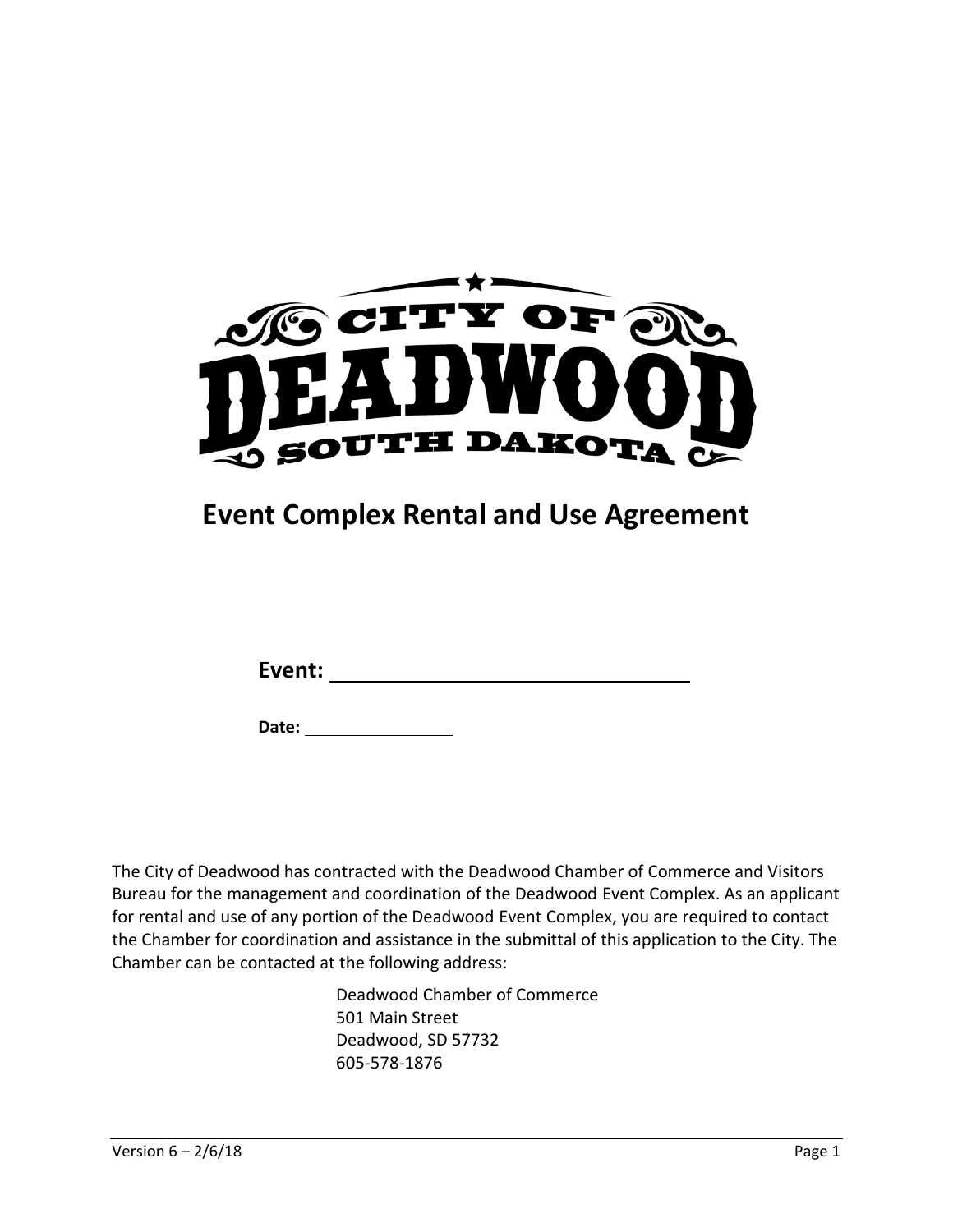# **Table of Contents**

| <b>Topic</b>                                                                                     | Page |
|--------------------------------------------------------------------------------------------------|------|
|                                                                                                  |      |
| Rental and Use Agreement                                                                         |      |
|                                                                                                  |      |
|                                                                                                  |      |
| ٠                                                                                                |      |
|                                                                                                  |      |
| $\bullet$                                                                                        |      |
| ٠                                                                                                |      |
| Release and Waiver of Liability, Assumption of the Risk and Indemnity Agreement and<br>$\bullet$ |      |
| Release and Waiver of Liability, Assumption of the Risk and Indemnity Agreement and<br>$\bullet$ |      |
|                                                                                                  |      |
|                                                                                                  |      |
|                                                                                                  |      |
| Acknowledgement of Deadwood Codified Ordinances                                                  |      |
|                                                                                                  | 17   |
|                                                                                                  |      |
|                                                                                                  |      |
| $\bullet$                                                                                        |      |
|                                                                                                  |      |
|                                                                                                  |      |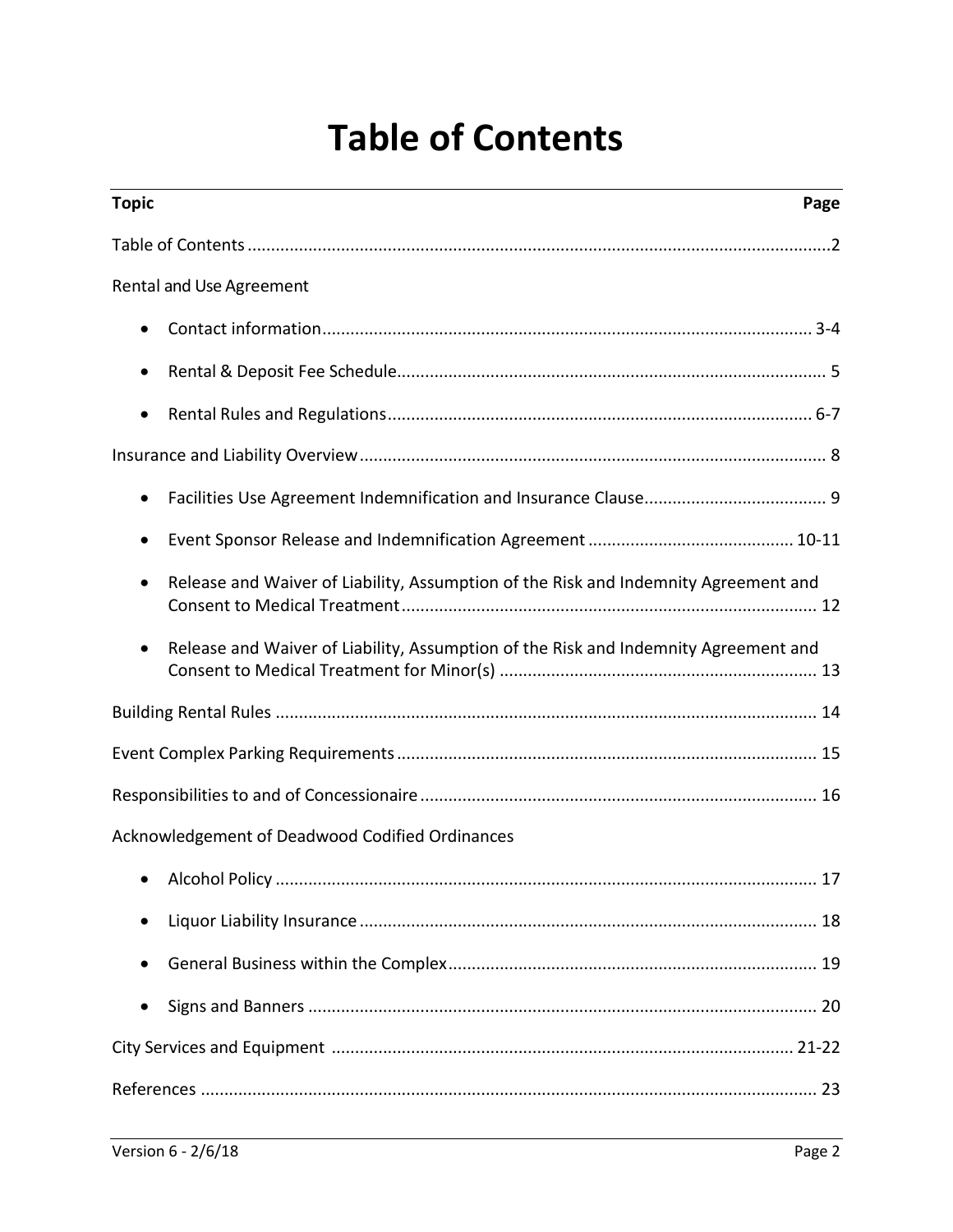

### **Outdoor Event Complex Deadwood, SD 57732**

# **Deadwood Event Complex Rental and Use Agreement**

| Event Name: Lawrence and the contract of the contract of the contract of the contract of the contract of the contract of the contract of the contract of the contract of the contract of the contract of the contract of the c |                                   |                 |
|--------------------------------------------------------------------------------------------------------------------------------------------------------------------------------------------------------------------------------|-----------------------------------|-----------------|
| <b>Contact Information:</b>                                                                                                                                                                                                    |                                   |                 |
|                                                                                                                                                                                                                                |                                   |                 |
|                                                                                                                                                                                                                                |                                   |                 |
|                                                                                                                                                                                                                                |                                   |                 |
|                                                                                                                                                                                                                                |                                   |                 |
|                                                                                                                                                                                                                                |                                   |                 |
|                                                                                                                                                                                                                                |                                   |                 |
| <b>Dates Event Complex requested:</b>                                                                                                                                                                                          |                                   |                 |
|                                                                                                                                                                                                                                |                                   |                 |
|                                                                                                                                                                                                                                |                                   |                 |
|                                                                                                                                                                                                                                |                                   |                 |
| Approximate number of people who will attend: __________________________________                                                                                                                                               |                                   |                 |
|                                                                                                                                                                                                                                |                                   | Office use Only |
| I am applying to use the:                                                                                                                                                                                                      | $\mathsf{L}$<br>Ticket Booth      | Key #           |
| (Please check property requested)                                                                                                                                                                                              | <b>Main Grandstand Concession</b> | Key #           |
|                                                                                                                                                                                                                                | Crow's Nest<br>$\blacksquare$     | Key #           |
|                                                                                                                                                                                                                                | <b>Main Grandstand Restrooms</b>  | Key #           |
|                                                                                                                                                                                                                                | <b>VIP Grandstand</b>             | Key #           |
|                                                                                                                                                                                                                                | Baseball Field(s)                 | Key #           |
|                                                                                                                                                                                                                                | <b>Baseball Field Restrooms</b>   | Key #           |
|                                                                                                                                                                                                                                | $\Box$ Arena and Corral Areas     |                 |
|                                                                                                                                                                                                                                | <b>Venue Seating</b>              |                 |
|                                                                                                                                                                                                                                | Parking Lots                      |                 |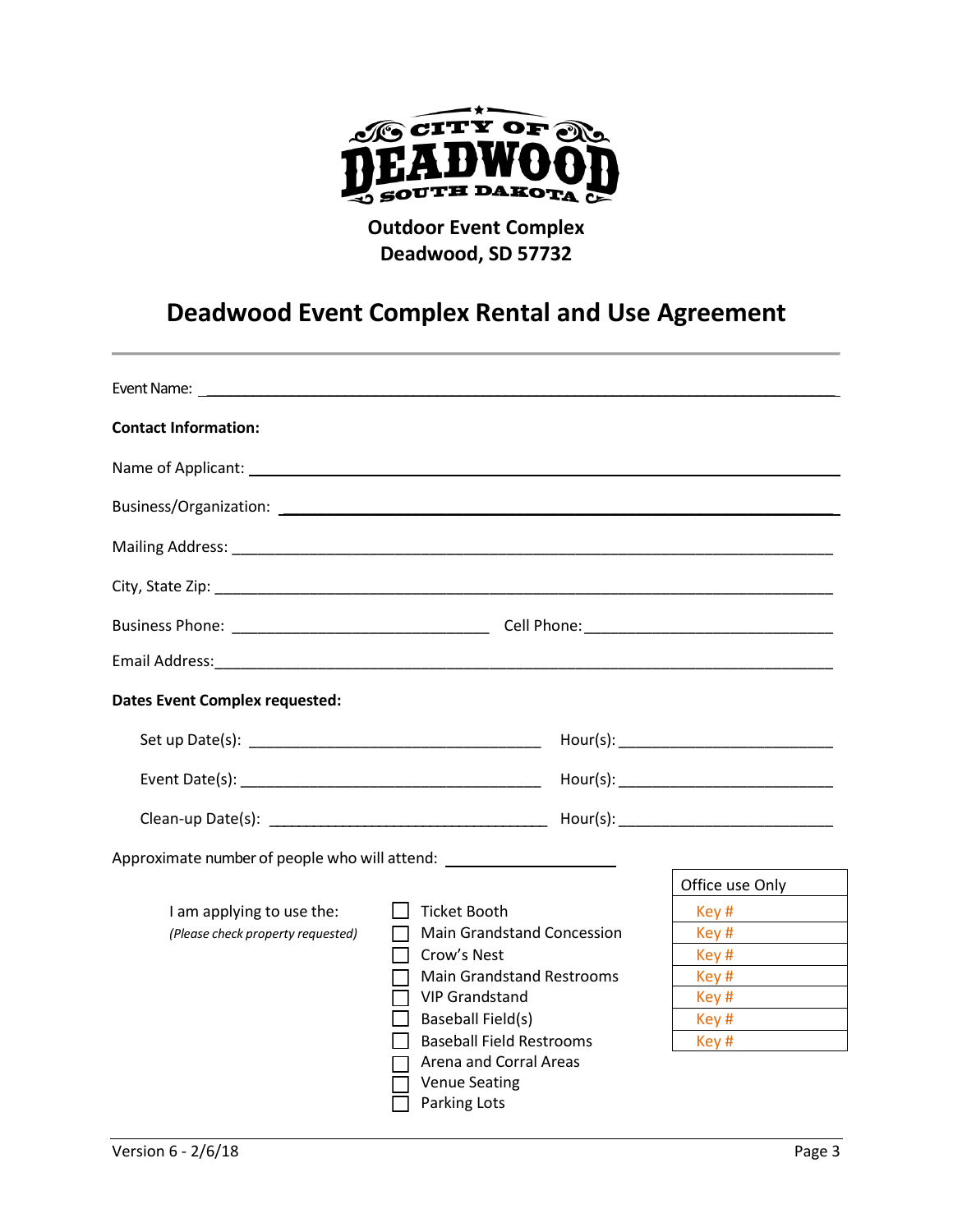### **Deadwood Event Complex Rental and Use Agreement**

Event Name: \_\_\_\_\_\_\_\_\_\_\_\_\_\_\_\_\_\_\_\_\_\_\_\_\_\_\_\_\_\_\_\_\_\_\_\_\_\_\_\_\_\_\_\_\_\_\_\_\_\_\_\_\_\_\_\_\_\_\_\_\_\_\_\_\_\_\_\_\_\_\_\_

#### **Compliance with Deadwood City Ordinances:**

Please review the City of Deadwood Ordinances located on the City of Deadwood website: [www.cityofdeadwood.com](http://www.cityofdeadwood.com/) or by calling (605) 578-2082.

- 1) Deadwood Codified Ordinance Chapter 8.12 Noise. This ordinance must be adhered to. A violation of this ordinance could be grounds for refusing future rental requests.
- 2) Deadwood Codified Ordinance Title 5 Business License. This ordinance may apply.

#### **Additional contacts:**

Names & contact number of event representatives or sub-contractors (i.e. security, refuge, etc.):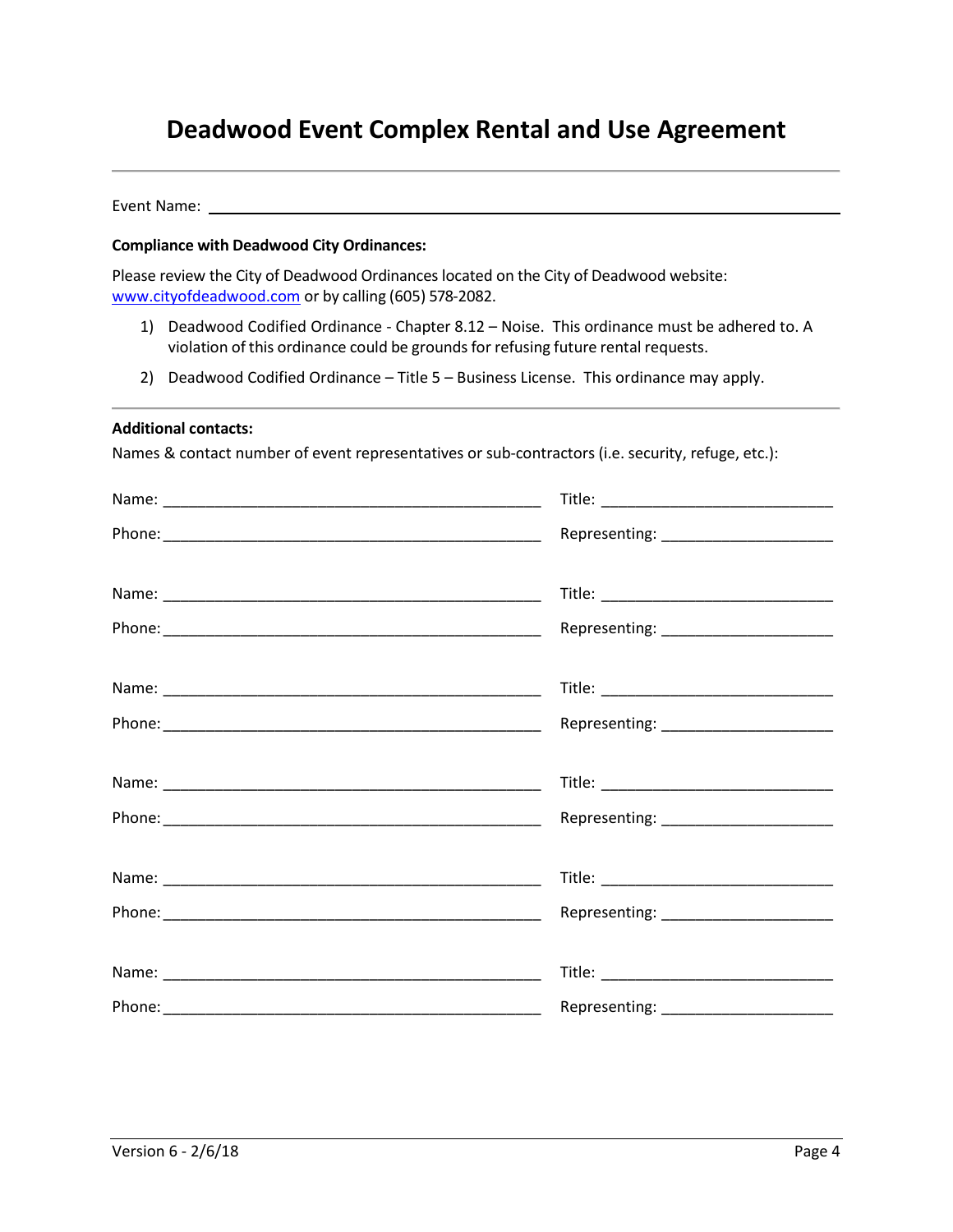### **Deadwood Event Complex Rental and Use Agreement**

**Renter Type**:  $\Box$  For-Profit  $\Box$  Private  $\Box$  Non-Profit  $\Box$  Government

(Check One) *Categories above defined in the Complex Guidelines and Information Sheet*

#### **Rental Fees**:

|                            | <b>Event Complex Facilities</b> | <b>Parking Lots</b> | <b>Baseball Fields</b> |
|----------------------------|---------------------------------|---------------------|------------------------|
| Private                    | \$35 / Hr.                      | \$25 / Hr.          | \$25 / Hr.             |
|                            | $$300/$ Day                     | $$200/$ Day         | $$100/$ Day            |
| <b>Non Profit</b>          | \$30 / Hr.                      | \$25 / Hr.          | No charge              |
|                            | $$250/$ Day                     | $$150/$ Day         | No charge              |
| <b>For Profit</b>          | \$75 / Hr.                      | \$65 / Hr.          | \$35 / Hr.             |
|                            | 500 / Day                       | \$500 / Day         | $$300/$ Day            |
| <b>Government Agencies</b> | No charge                       | No charge           | No charge              |

#### **Ticketed Events:**

Events planning on the sale of tickets for attendees may choose to apply a ticket surcharge or facility use fee to each ticket sold in lieu of any rental fee above. The City of Deadwood has a ticket surcharge established by resolution in the amount of \$1.00 per ticket sold. **The City Of Deadwood reserves the right to apply the rental Fee regardless of any application for the use of the ticket surcharge in lieu of rental fees.** 

#### **Rental Fees subject to change.**

**Damage Deposit (Refundable):** \$500 minimum (no alcohol) or \$1,000 minimum (serving alcohol) **Key Deposit (One Key or All Keys) (Refundable):** \$100.00

*Please read the Use Guidelines for cancellation and reservation policies.* 

| <b>Fees</b>                     |                              | <b>Refundable Deposits</b>                                                                                           |
|---------------------------------|------------------------------|----------------------------------------------------------------------------------------------------------------------|
| <b>Event Complex Facilities</b> | $\frac{1}{2}$                | Key Deposit $\sin \theta$                                                                                            |
| Parking Lots                    | $\sim$                       | Cleaning/Damage Deposit \$ _________                                                                                 |
| <b>Baseball Fields</b>          | $\frac{1}{2}$                |                                                                                                                      |
| <b>Total Fees</b>               | $\ddot{\mathsf{s}}$ $\qquad$ | Total Deposits \$                                                                                                    |
|                                 |                              | Please write separate checks to the City of Deadwood (one check for event and one check for deposits)                |
|                                 |                              |                                                                                                                      |
|                                 |                              |                                                                                                                      |
|                                 |                              |                                                                                                                      |
| For Office Use Only:            |                              | <u> 1989 - Andrea Santa Andrea Andrea Andrea Andrea Andrea Andrea Andrea Andrea Andrea Andrea Andrea Andrea Andr</u> |
|                                 |                              |                                                                                                                      |
|                                 |                              |                                                                                                                      |
|                                 |                              |                                                                                                                      |
|                                 |                              |                                                                                                                      |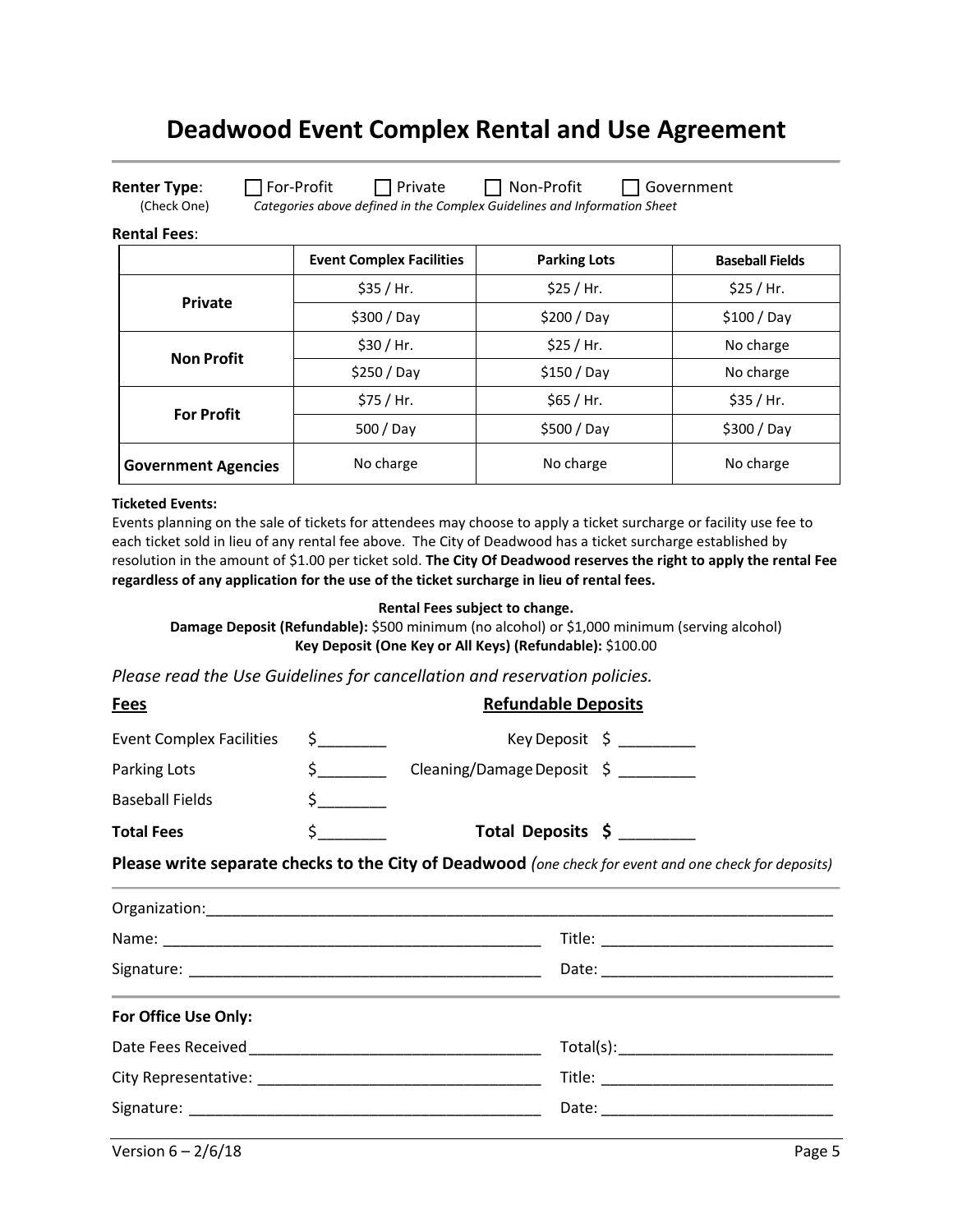### **Acknowledgement of Use Rules and Regulations**

1. The user assumes responsibility for damage to the rented building(s) and/or area(s) and its amenities during the time of usage, including any time rented for set-up and clean-up. Any property damaged beyond normal wear and tear may be replaced or repaired at the option of City of Deadwood at the user's expense. Liability will be the actual repair or replacement cost and will not be limited to the damage & cleaning deposit.

2. In the event there is damage to the Event Complex or its amenities, City of Deadwood or its appointed agent will notify the undersigned user of the nature and extent of the damage. City of Deadwood will provide an appraisal of the repair or replacement within 10 days of the event. The user will be billed for any amount that exceeds the damage/cleaning deposit.

*Initials* 

*Initials* 

3. The user agrees to leave the building and grounds in as good or better condition at the end of the event. Any additional clean-up required after the event will be billed to the user at a rate of \$71.50 per hour per person required to perform the work.

*Initials* 

4. A concessionaire is provided for approved special events at the Deadwood Event Complex based on the size of the event and the needs of the event organizer. The concessionaire has a guaranteed dollar amount of two hundred and fifty (\$250.00) dollars per day to the Concessionaire when the concession is requested by the Event Organizer. If the event does not produce the two hundred and fifty (\$250) dollars per day, the event organizer shall be required to cover the shortfall to the Concessionaire. The guaranteed dollar amount shall be paid to the Concessionaire if events are canceled within 72 hours of the event as the concessionaire has at that point prepared for the event taking place. If the event is canceled prior to 72 hours from the event, the Concessionaire shall not be guaranteed the two hundred and fifty (\$250.00) dollars per day.

*Initials* 

5. The user is responsible for trash dumpster(s), the removal of the trash, and all costs associated with trash generated from the event. Dumpsters shall be placed in locations approved by the Public Works Director.

*Initials* 

- 6. I understand and agree: (Please Check Box for your Acknowledgement)
	- $\Box$  A person in charge of the event must be in attendance at all times during the event. I have read & signed the Alcohol Policy form.
	- All guests must remain in the vicinity of the building/area rented and are not allowed to roam the Event Complex or enter other buildings.
	- $\Box$  A person in charge must keep the guests off the Football Field unless granted permission to use from the Deadwood City Commission for the event.
	- $\Box$  Smoking on City property, including the Event Complex, is prohibited except in designated areas. No person shall smoke or carry any lighted smoking instrument, any cigar, cigarette, pipe, electronic cigarette on any City property.
	- $\Box$  If the fire alarms sound, a person in charge will instruct all guests to evacuate to a safe distance outside the building(s) until such time as the Fire Department allows re-entry.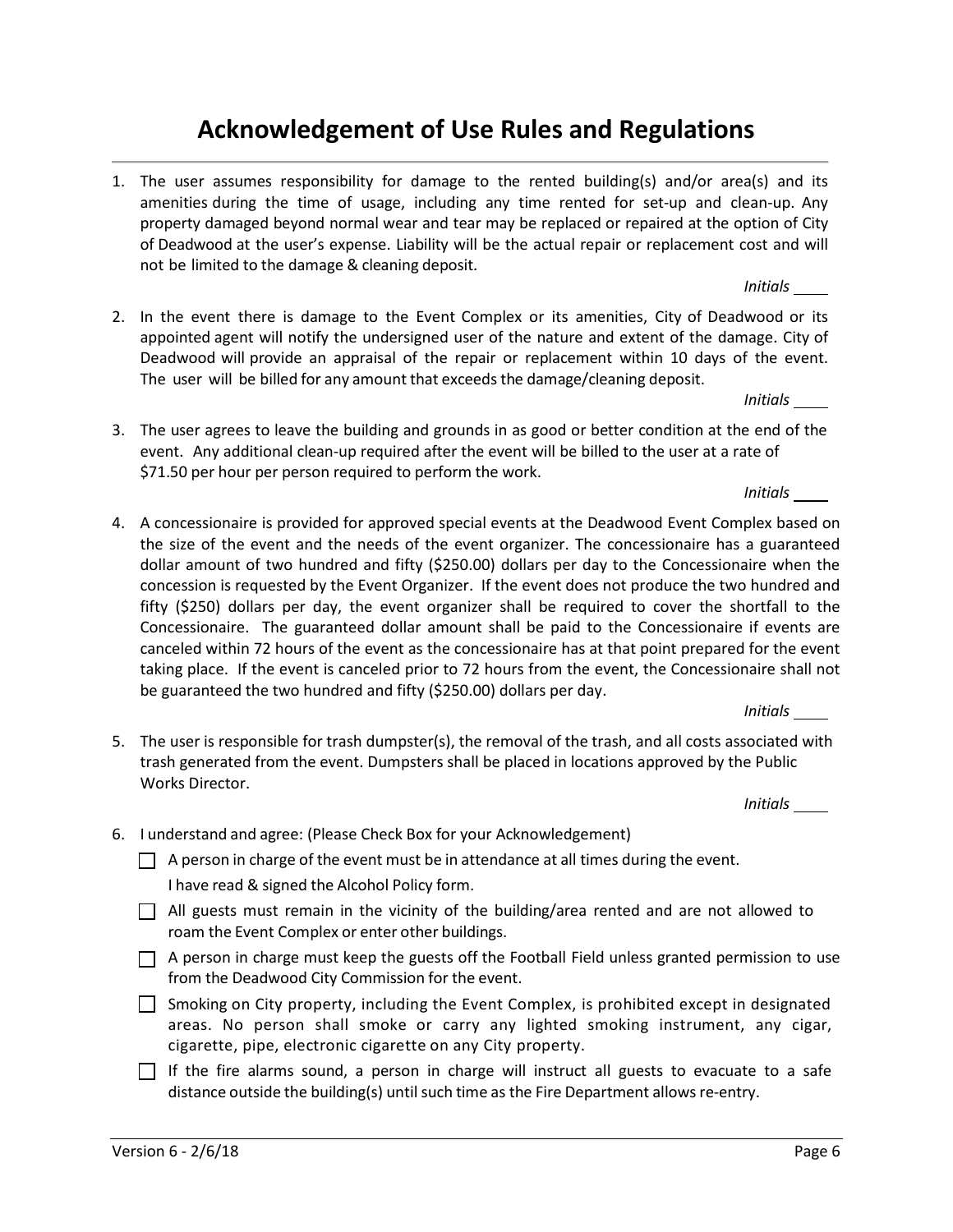|  | A person in charge will not allow anyone to interfere with the fire alarm system.                                                                                                                                                                                                                                                                                                                                                  |          |
|--|------------------------------------------------------------------------------------------------------------------------------------------------------------------------------------------------------------------------------------------------------------------------------------------------------------------------------------------------------------------------------------------------------------------------------------|----------|
|  | All vehicles must be parked in designated parking areas. No vehicles are to be parked in the<br>Fire Lanes surrounding the buildings.                                                                                                                                                                                                                                                                                              |          |
|  | A person in charge will assure that all garbage is placed in containers for the event.                                                                                                                                                                                                                                                                                                                                             |          |
|  | The event representative agrees to immediately pay for any damage or cleaning that exceeds<br>the deposit amount.                                                                                                                                                                                                                                                                                                                  |          |
|  | If decorations are used, only painter's tape (low adhesive) can be used on any surfaces. No<br>holes may be made in Event Complex property. Renter must remove all decorations and<br>attachments.                                                                                                                                                                                                                                 |          |
|  | No alterations can be made to the buildings or grounds without the express permission of<br>City of Deadwood. This includes, but is not limited to, installation of equipment, installation<br>of wiring, cable or other devices or any alteration of the building.                                                                                                                                                                |          |
|  | The Exit doors must be unlocked and cannot be blocked during the event.                                                                                                                                                                                                                                                                                                                                                            |          |
|  | Unless otherwise specified by the City Commission, all events must end by 10:00 p.m. Sunday -<br>Thursday and 11:00 p.m. Friday - Saturday. Any event permitted may be required to have<br>security present.                                                                                                                                                                                                                       |          |
|  | Noise that may cause inconvenience, annoyance or alarm to others is not permitted. Any event<br>that generates excessive noise must take place between the hours of 7:00 a.m. $-$ 10:00 p.m.<br>only and must comply with Noise Regulations found in the City of Deadwood Codified Ordinance.                                                                                                                                      |          |
|  | In case of an emergency, such as a fire, dial 911. In the case of a non-emergency, the<br>Deadwood Police Department number is (605) 578-2623 and the Deadwood Fire Department<br>number is (605) 578-1212.                                                                                                                                                                                                                        |          |
|  | In case of issues related to the Event Complex during off business hours such as electrical<br>problems, wastewater issues, lighting problems, property related issues, etc. contact Lawrence<br>County Dispatch at (605) 578-2230. The proper authority will be dispatched to remedy the<br>problem. If the problem occurs during business hours (7am-4Pm M-F) contact the Deadwood<br>Public Works Department at (605) 578-3082. |          |
|  |                                                                                                                                                                                                                                                                                                                                                                                                                                    | Initials |
|  | 7. Outdoor/Animal Events: (Check Acknowledgement)                                                                                                                                                                                                                                                                                                                                                                                  |          |
|  | Event representatives are responsible for removal of all animal waste, feed, straw and garbage.                                                                                                                                                                                                                                                                                                                                    |          |
|  | Event representatives are responsible for cleaning restrooms after the event (if used).                                                                                                                                                                                                                                                                                                                                            |          |
|  | Event representatives are responsible for cleaning all areas utilized including the staging areas,<br>grounds, seating areas, parking areas, and buildings.                                                                                                                                                                                                                                                                        |          |
|  |                                                                                                                                                                                                                                                                                                                                                                                                                                    | Initials |
|  |                                                                                                                                                                                                                                                                                                                                                                                                                                    |          |
|  |                                                                                                                                                                                                                                                                                                                                                                                                                                    |          |
|  |                                                                                                                                                                                                                                                                                                                                                                                                                                    |          |
|  |                                                                                                                                                                                                                                                                                                                                                                                                                                    |          |
|  |                                                                                                                                                                                                                                                                                                                                                                                                                                    |          |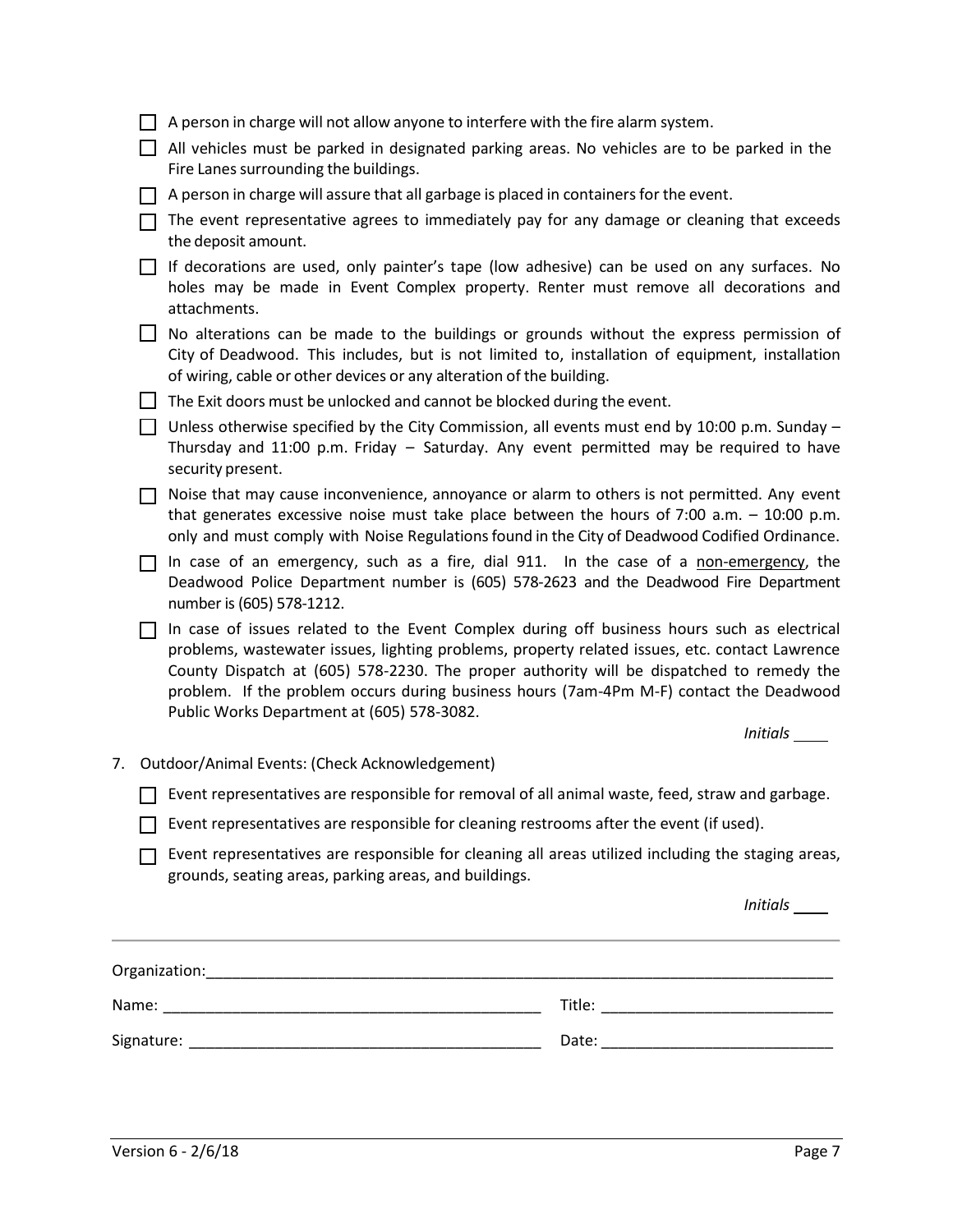### **Overview:**

When city facilities are used by the general public for special events which pose a high risk of injury (e.g. outdoor recreational activities or athletic events), a signed Waiver of Liability, Indemnification, and Medical Release should be required of each participant.

The waiver form should not be significantly modified. It has been written to comply with a 1994 Supreme Court decision, which stated:

- **Pre-injury releases are much more likely to be deemed valid and enforceable when they** are written on a separate document--that is, not imbedded in an application, rental agreement or sign-up sheet;
- Unless the intention of the parties is expressed in unmistakable language, an exculpatory clause will not be deemed to insulate a party from liability for his own negligent acts...what the law demands is that such provisions be clear and coherent; and
- **The more inherently dangerous or risky the recreational activity, the more likely that an** anticipatory release will be held valid.

The form can and should be modified to specifically identify the activity involved. In the case of a particularly dangerous activity, the level of risk involved should also be stated. For example, it may not be sufficient to name the activity "motorcycle stunts." The release form should specify the level of difficulty of the stunts.

### **NOTE:**

*High risk activities warrant the use of either a Facilities Use Agreement which requires the user to carry liability coverage, or participant liability waivers, or both. The process of determining when to require insurance of the user and/or when to require signed waivers of participants can be a difficult one. Unfortunately, with the wide variety of activities, events and facilities across City government, there is no way to establish a standard policy to specifically address all cases. Please contact the City of Deadwood's Safety Director for guidance at 605-578-2622.* 

The following pages include:

- Facilities Use Agreement Indemnification and Insurance Clause
- Event Sponsor Release and Indemnification Agreement
- Release and Waiver of Liability, Assumption of the Risk and Indemnity Agreement and Consent to Medical Treatment
- Release and Waiver of Liability, Assumption of the Risk and Indemnity Agreement and Consent to Medical Treatment for Minor(s)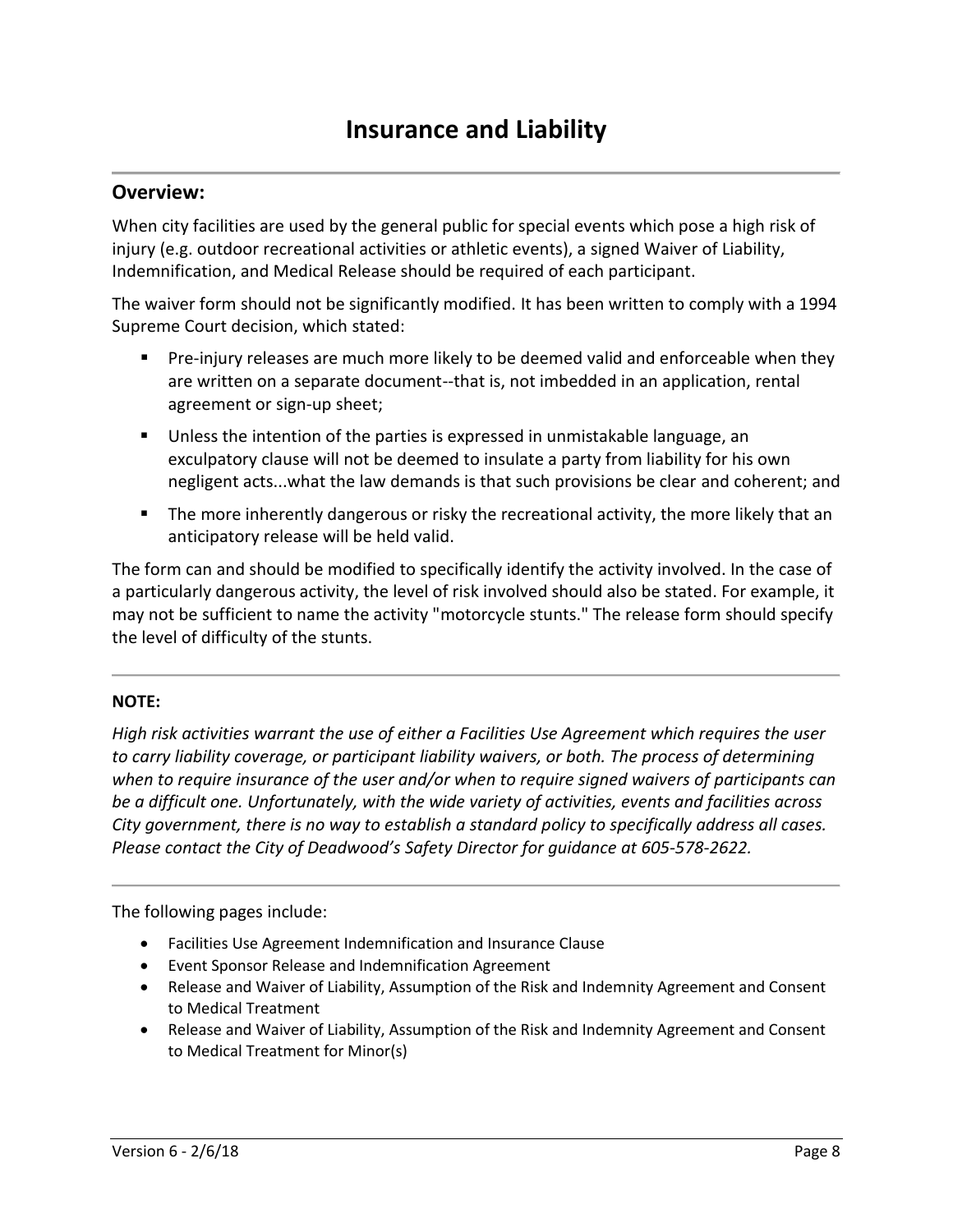# **Facilities Use Agreement Indemnification and Insurance Clause**

User agrees to indemnify and hold the City, and its officers, agents and employees harmless from any and all liability, damages, actions, claims, demands, expenses, judgments, fees and costs of whatever kind or character, arising from, by reason of, or in connection with the use of the facilities described herein. It is the intention of the parties that the City, and its officers, agents and employees shall not be liable or in any way responsible for injury, damage, liability, loss or expense resulting to the user and those it brings onto the premises due to accidents, mishaps, misconduct, negligence or injuries, either in person or property.

User expressly assumes full responsibility for any and all damages or injuries which may result to any person or property by reason of or in connection with the use of the facilities pursuant to this agreement, and agrees to pay the City for all damages caused to the facilities resulting from user's activities hereunder.

User represents that its activities, pursuant to this agreement, will be supervised by adequately trained personnel, and that user will observe, and cause the participants in the activity to observe, all safety rules for the facility and the activity. User acknowledges that the City has no duty to and will not provide supervision of the activity.

User shall maintain occurrence based commercial general liability insurance or equivalent form with a limit of not less than one million dollars (\$1,000,000) each occurrence. If such insurance contains a general aggregate limit it shall apply separately to this Agreement or be no less than two times the occurrence limit. Five days prior to commencement of this Agreement, User shall furnish the City with properly executed Certificates of Insurance which shall clearly evidence all insurance required in this Agreement and provide that such insurance shall not be canceled, except on 30 days' prior written notice to the City. The City Commission reserves the right to require additional commercial general liability insurance necessary to protect the interests of the City.

| <b>STATE OF</b><br>SS.<br><b>COUNTY OF</b><br>said instrument to be their free and voluntary act and deed. | ACKNOWLEDGEMENT INDIVIDUAL<br>On this _______ day of _________, 20__, before me a Notary Public, duly commissioned and qualified<br>personally known to me to be the person whose name is affixed to the above instrument, and acknowledged the |
|------------------------------------------------------------------------------------------------------------|-------------------------------------------------------------------------------------------------------------------------------------------------------------------------------------------------------------------------------------------------|
| date aforesaid.                                                                                            |                                                                                                                                                                                                                                                 |
| (Seal)                                                                                                     | Notary Public<br>My Commission Expires:                                                                                                                                                                                                         |

*I have read this Facilities Use Agreement Indemnification and Insurance Clause*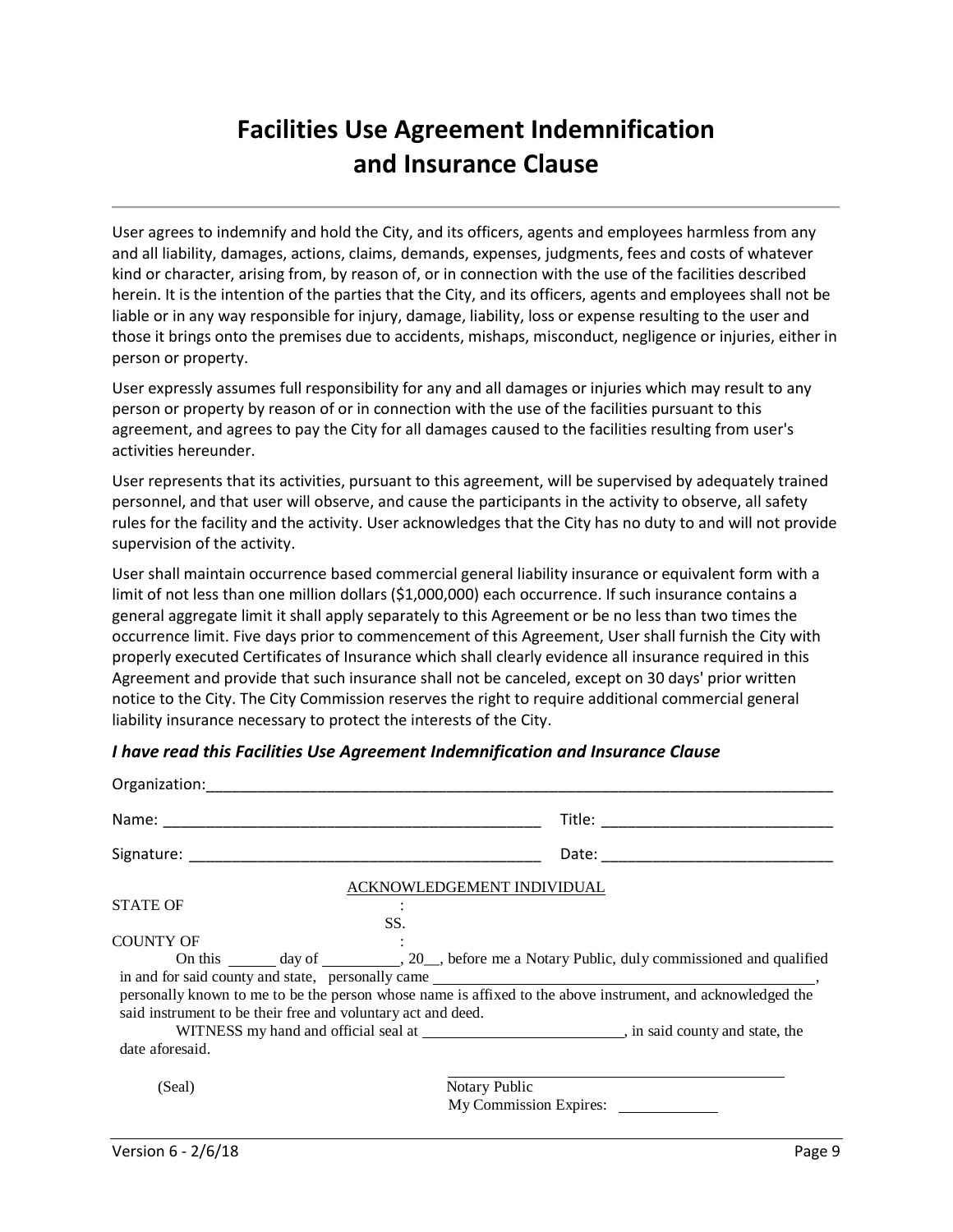### **Event Sponsor – Release and Indemnification Agreement**

*This is a Release of Liability Indemnification Agreement. Special Events Holder must read carefully before signing.* 

In consideration for being permitted to engage in the following special event activities on Deadwood property (describe in detail):

Special Events Holder hereby acknowledges, represents, and agrees as follows:

A. We understand that the above described activities may be dangerous and do or may involve risks of injury, loss or damage to us and/or third parties. We further acknowledge that such risks may include but may not be limited to bodily injury, personal injury, sickness, disease, death, and property loss or damage, arising from the following circumstances, among others:

*Initials* 

 B. If required by this paragraph, we agree to require each participant in our special event to execute a RELEASE AND INDEMNIFICATION AGREEMENT for ourselves and for Deadwood, on a form approved by Deadwood. Contact Deadwood Safety Director for determination: 578-2622

Participant Release and Indemnification required? YES \_\_\_\_\_\_ NO \_\_\_\_

*Initials* 

 C. We agree to procure, keep in force, and pay for special event insurance coverage, from an insurer acceptable to Deadwood, for the duration of the above described activities.

*Initials* 

D. By signing this **RELEASE AND INDEMNIFICATION AGREEMENT**, we hereby expressly assume all such risks of injury, loss, or damage to us or any other related third party arising out of or in any way related to the above described activities, whether or not caused by the act, omission, negligence, or other fault of Deadwood, its officers, its employees, or by any other cause.

*Initials*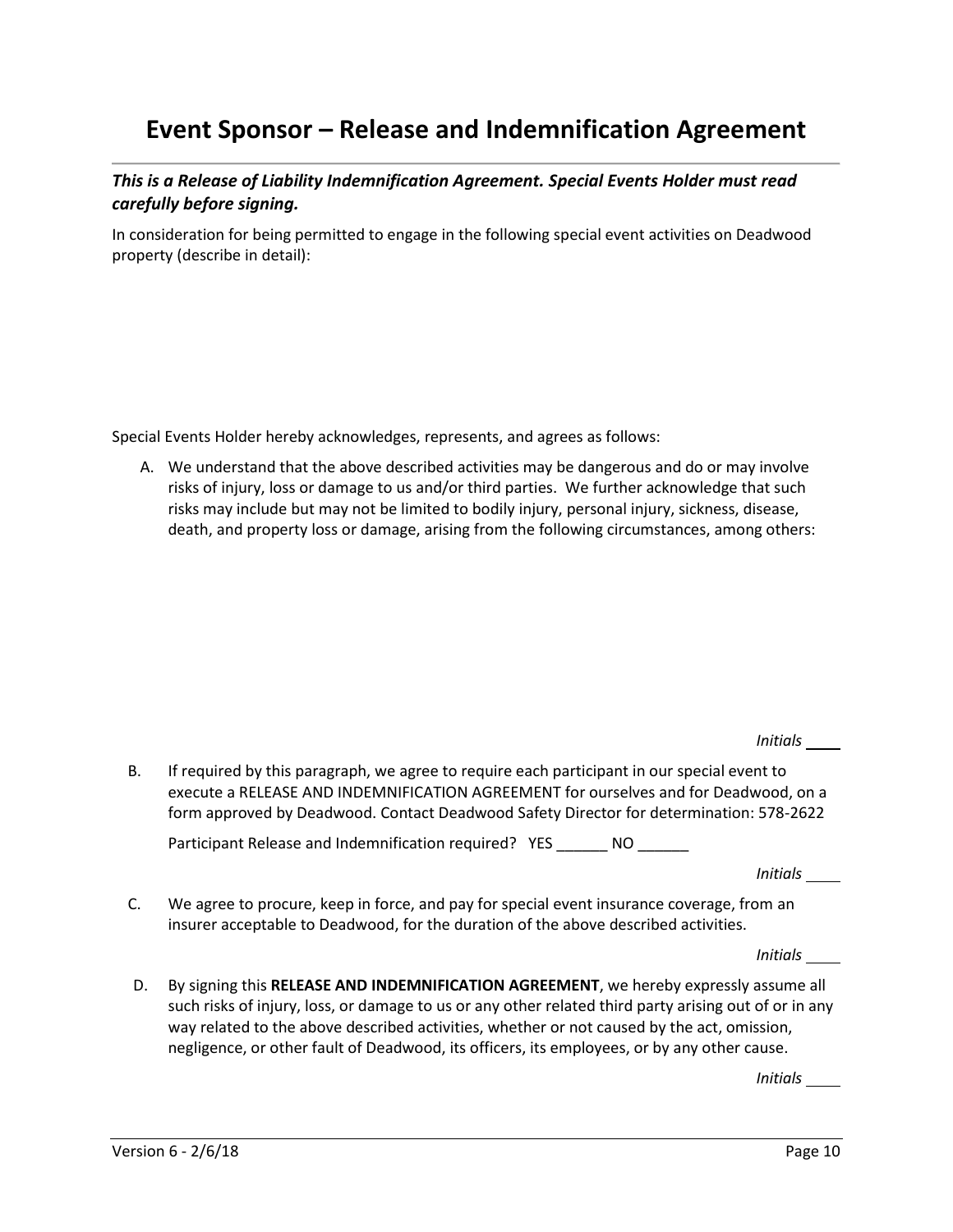- E. By signing this **RELEASE AND INDEMNIFICATION AGREEMENT**, we further hereby exempt, release and discharge Deadwood, its officers, and its employees, from any and all claims, demands and actions for such injury, loss, or damage, arising out of or in any way related to the above described activities, whether or not caused by the act, omission, negligence, or other fault of Deadwood, its officers, its employees, or by any other cause.
- F. We further agree to defend, indemnify, and hold harmless Deadwood, its officers, employees, insurers, and self-insurance pool, from and against all liability, claims and demands, including any third party claim asserted against Deadwood, its officers, employees, insurers, or selfinsurance pool, on account of injury, loss, or damage, including without limitation claims arising from bodily injury, personal injury, sickness, disease, death, property loss or damage, or any other kind of loss of any kind whatsoever, which arises out of or are in any way related to the above described activities. Whether or not caused by our act, omission, negligence, or other fault of Deadwood, its officers, its employees, or by any other cause.
- G. By signing this **RELEASE AND INDEMNIFICATION AGREEMENT**, we hereby acknowledge and agree that said agreement extends to all acts, omissions, negligence, or other fault of Deadwood, its officers, and/or its employees, and that said Agreement is intended to be as broad and inclusive as permitted by the laws of the State of South Dakota. If any portion thereof is held invalid, it is further agreed that the balance shall, notwithstanding, continue in full legal force and effect.
- H. We understand and agree that this **RELEASE AND INDEMNIFICATION AGREEMENT** shall be governed by the laws of the State of South Dakota, and that jurisdiction and venue for any suit of cause of action under this agreement shall lie in the courts of Lawrence County, South Dakota.

I. This **RELEASE AND INDEMNIFICATION AGREEMENT** shall be effective as of the date or dates of the applicable special event, shall continue in full force until our responsibilities hereunder are fully discharged, and shall be binding upon us, or successors, representatives, heirs, executors, assigns, and transferees.

**IN WITNESS THEREOF, THIS RELEASE AND INDEMNIFICATION AGREEMENT** is executed by the special events holder, acting by and through the undersigned, who represents that he or she is properly authorized to bind the Special Events Holder hereto.

| Organization: |        |
|---------------|--------|
| Name:         | Title: |
| Signature:    | Date:  |
|               |        |

*Initials* 

*Initials* 

*Initials* 

*Initials* 

*Initials*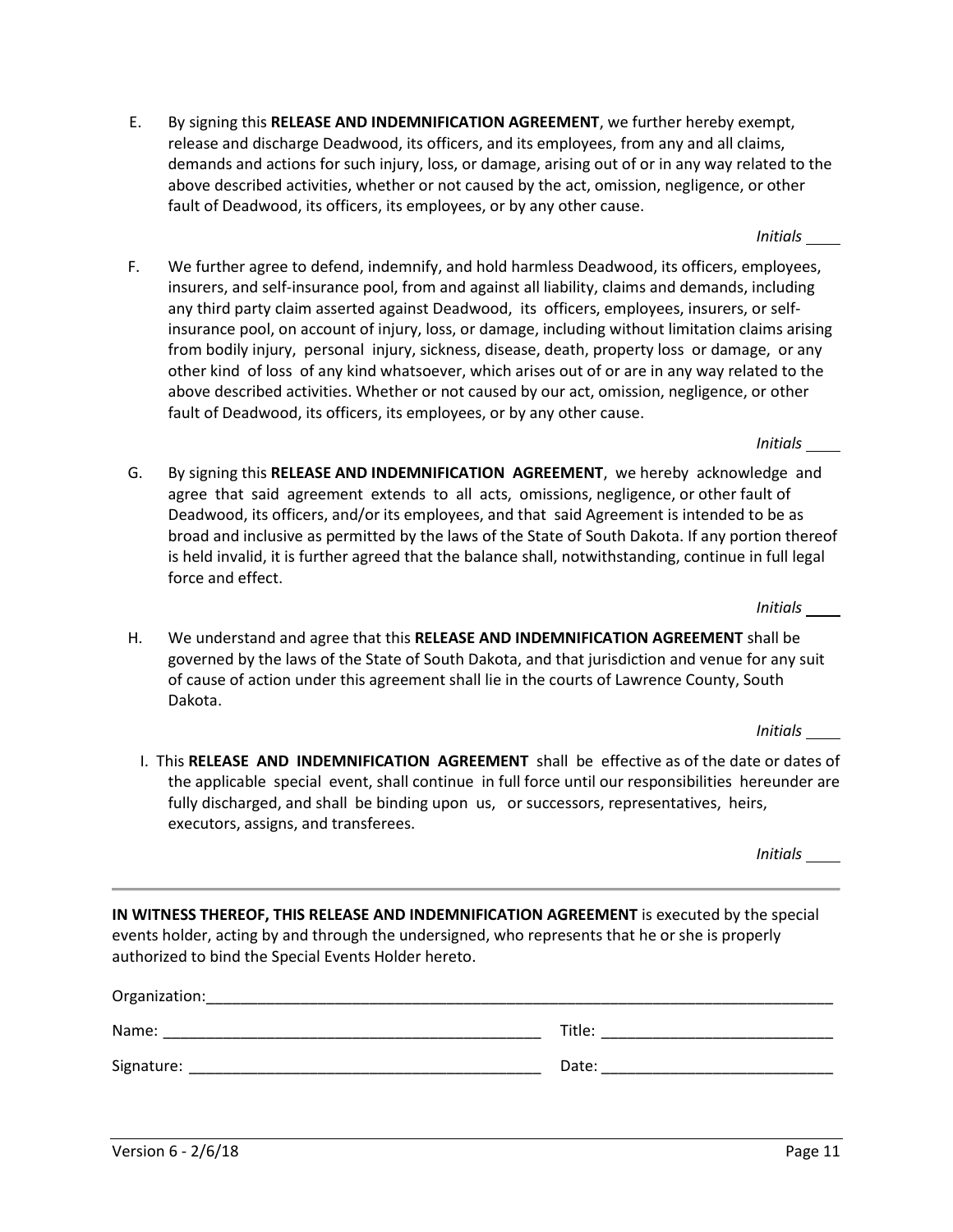# **Release and Waiver of Liability, Assumption of the Risk and Indemnity Agreement and Consent to Medical Treatment**

By my signature below, I acknowledge that I am aware of, appreciate the character of, and voluntarily assume the risks involved in participating in

\_\_\_\_\_\_\_\_\_\_\_\_\_\_\_\_\_\_\_\_\_\_\_\_\_\_\_\_\_\_\_\_\_\_\_\_\_\_\_\_\_\_\_\_\_\_\_\_\_\_\_\_\_\_\_\_\_\_\_\_\_\_\_\_\_\_\_\_\_\_\_\_\_\_\_\_\_\_\_\_\_\_\_ \_\_\_\_\_\_\_\_\_\_\_\_\_\_\_\_\_\_\_\_\_\_\_\_\_\_\_\_\_\_\_\_\_\_\_\_\_\_\_\_\_\_\_\_\_\_\_\_\_\_\_\_\_\_\_\_\_\_\_\_\_\_\_\_\_\_\_\_\_\_\_\_\_\_\_\_\_\_\_\_\_\_\_

By my signature below, on behalf of myself, my heirs, next of kin, successors in interest, assigns, personal representatives, and agents, I hereby:

- 1. Waive any claim or cause of action against and release from liability the City of Deadwood, its officers, employees, and agents for any liability for injuries to my person or property resulting from my participation in the activity listed above;
- 2. Agree to indemnify and hold harmless the City of Deadwood, its officers, employees and agents for any claims, causes of action, or liability to any other person arising from my participation in the activity listed above; and
- 3. Consent to receive any medical treatment deemed advisable during my participation in the activity listed above.

**I have read this Release and Waiver of Liability, Assumption of the Risk and Indemnity Agreement and Consent to Medical Treatment, and fully understand its terms, understand that I have given up substantial rights by signing it, and have signed it freely and voluntarily without any inducement, assurance, or guarantee being made to me and indent my signature to be complete and unconditional release of liability to the greatest extend allowed by law.** 

| Name:      | Date of Birth: |
|------------|----------------|
| Address:   |                |
|            |                |
| Signature: | Date:          |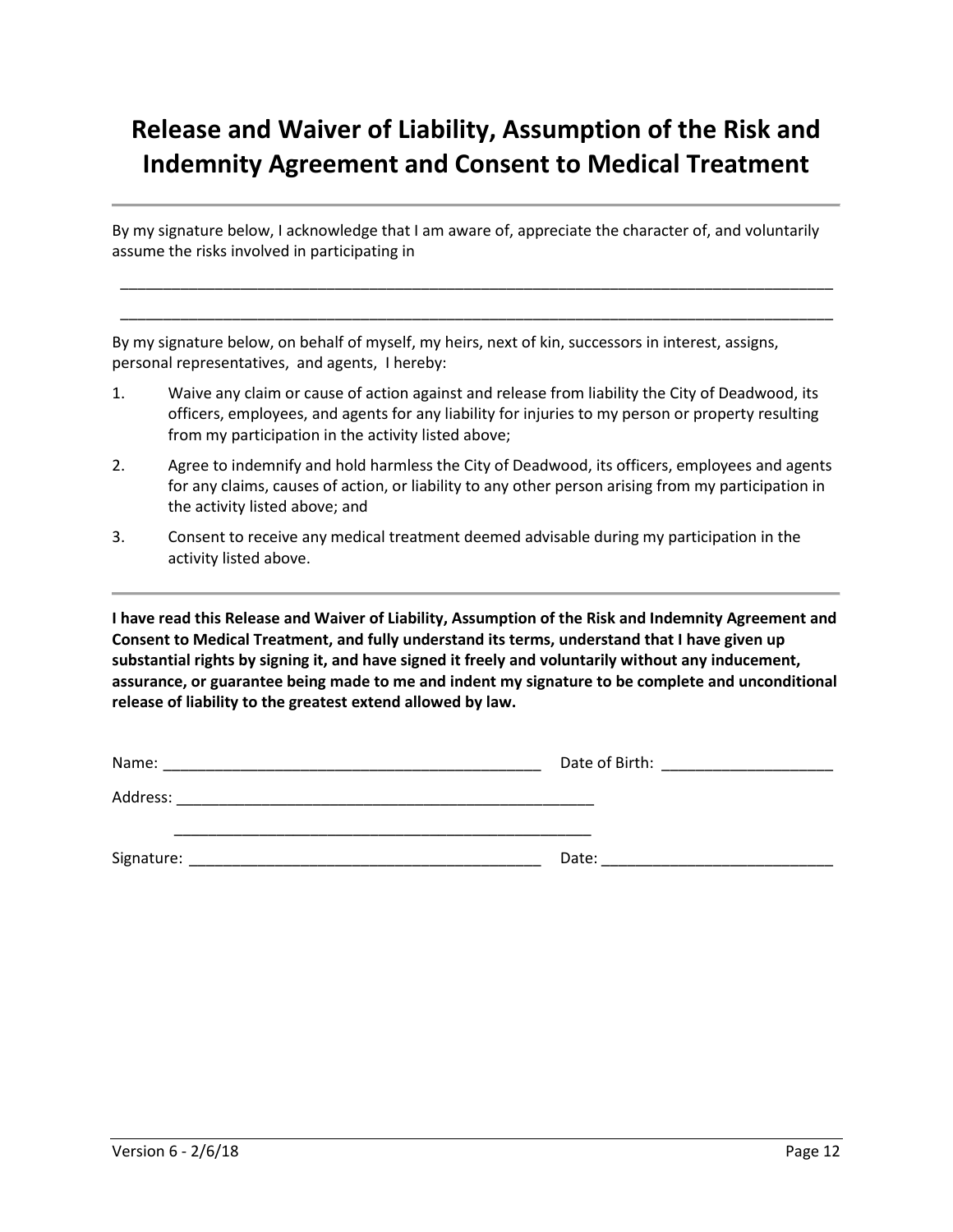# **Release and Waiver of Liability, Assumption of the Risk and Indemnity Agreement and Consent to Medical Treatment**

By our signatures below, we acknowledge that we are aware of, appreciate the character of, and voluntarily assume the risks involved in participating in

By our signatures below, on behalf of ourselves, our heirs, next of kin, successors in interest, assigns, personal representatives, and agents, we hereby:

- 1. Waive any claim or cause of action against and release from liability the City of Deadwood its officers, employees, and agents for any liability for injuries to person or property resulting from participation in the activity listed above;
- 2. Agree to indemnify and hold harmless the City of Deadwood, its officers, employees, and agents for any claims, causes of action, or liability to any other person arising from participation in the activity listed above;
- 3. Consent to receive any medical treatment deemed advisable during participation in the activity listed above; and
- 4. Acknowledge that we are signing below as a minor child and as the parent or legal guardian of the minor child named below.

**I have read this Release and Waiver of Liability, Assumption of the Risk and Indemnity Agreement and Consent to Medical Treatment, and fully understand its terms, understand that I have given up substantial rights by signing it, and have signed it freely and voluntarily without any inducement, assurance, or guarantee being made to me and indent my signature to be complete and unconditional release of liability to the greatest extend allowed by law.**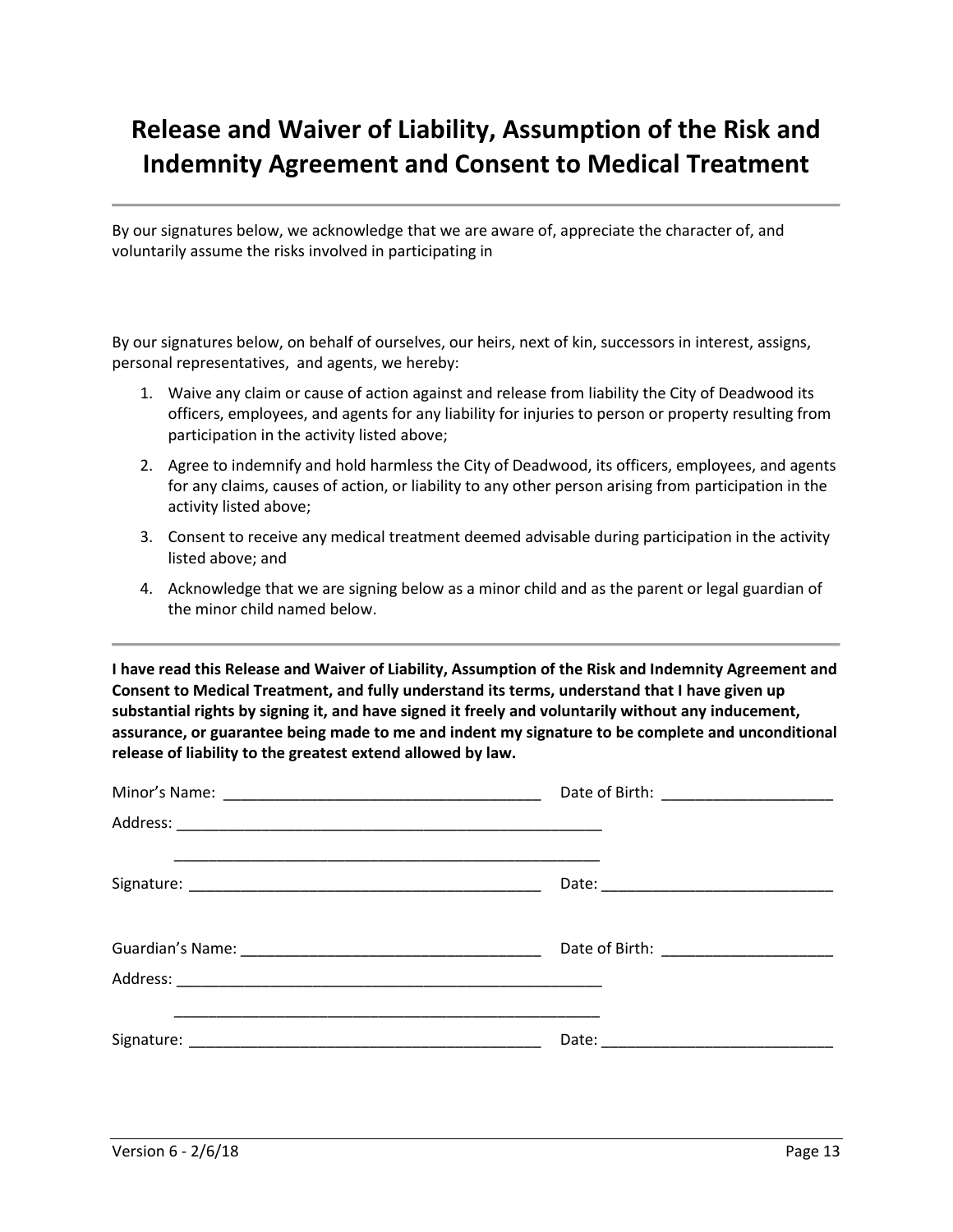\*Building Rental Rules only apply if the event is utilizing the grandstands, crow's nest, or ticket booth.

In addition to the rental agreement, the following rules are in force:

- No fog machine or similar device may be used in the buildings as they will set off the smoke alarms.
- No alcohol is allowed on any portion of the Event Complex unless consent has been given by City of Deadwood, and the Alcohol Policy has been signed and approved.
- No nails, staples, or tacks to be put on any City property. Painter's tape (low adhesive) is allowed.
- All decorations must be flame retardant in accordance with fire code.
- All exit lights must remain uncovered and visible.
- No smoking is allowed on any city property, except designated areas. No person shall smoke or carry any lighted smoking instrument, any cigar, cigarette, pipe, electronic cigarette or other smoking equipment on city property.
- At 10:00 p.m., music must be shut off or turned down so it cannot be heard outside of the Event Complex.
- Propane usage allowed with City of Deadwood's prior consent.
- Clean up after your event, including but not limited to:
	- Sweep floors & mop spills
	- Empty trash in building & dispose of in receptacles outside
	- Sweep and mop restrooms & wipe down all counter-tops, sinks, toilets
	- Take down any and all decorations and remove tape
	- Pick up trash within the entire Event Complex
- Deposit will be returned after the Event Complex is inspected. The deposit is available for return after the inspection and no deficiencies have been reported.

#### **I have read and understand these rules.**

| Organization: |        |
|---------------|--------|
| Name:         | Title: |
| Signature:    | Date:  |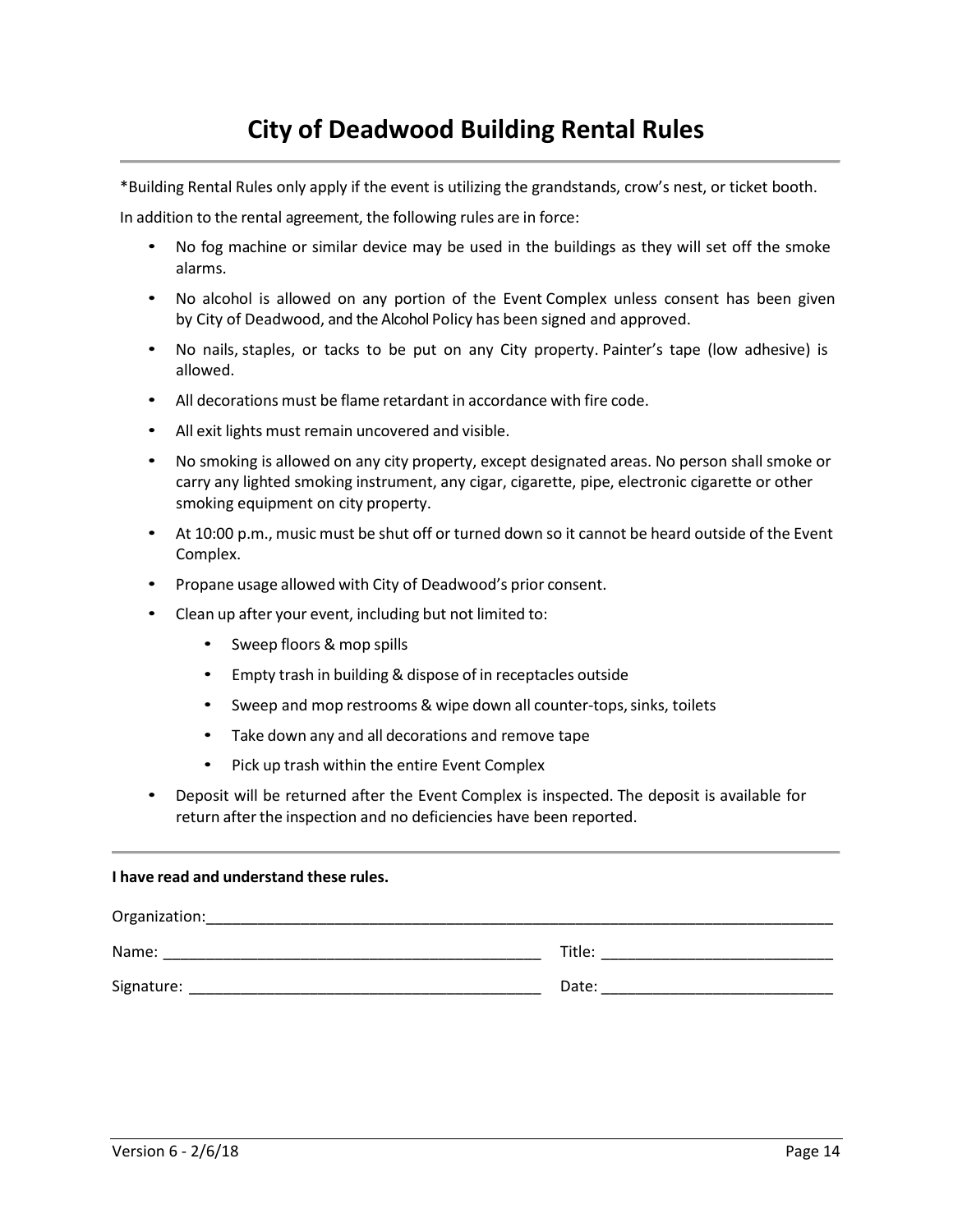## **Event Complex Parking Requirements**

\*Event Complex Parking rules and requirements apply to all parking used within the Complex, as well as the parking in immediate adjacent properties.

The following rules are in force:

- A parking plan must be submitted as an attachment to this application and include the following information:
	- 1. Estimated attendance including Staff, spectators, and/or participants
	- 2. Parking Lots requested and location of proposed attendants
	- 3. Detailed drawing of proposed traffic flow and access; both pedestrian and vehicular
- Parking assistance required for events that use parking lots for spectators or contestants
- Fire lanes must be kept clear
- Number of Parking Attendants Required:
	- One Attendant located at the gate during the event at all times
	- One additional attendant for every 500 spectators or contestants

\*Example: 1000 people in attendance with contestants, staff, and/or participants would require one gate attendant and two parking attendants

• Failure to provide required attendants will be billed \$71.50 per hour per attendant and City will assign attendants

Additional Notes:

- 1. High visibility vests with Deadwood Event Complex identified on them will be available in the Ticket Booth.
- 2. Large map of Complex will be on display in Ticket Booth for communication.

| I have read and understand these rules. |                      |  |
|-----------------------------------------|----------------------|--|
| Organization:                           |                      |  |
|                                         | <b>Title:</b> Title: |  |
| Signature:                              | Date:                |  |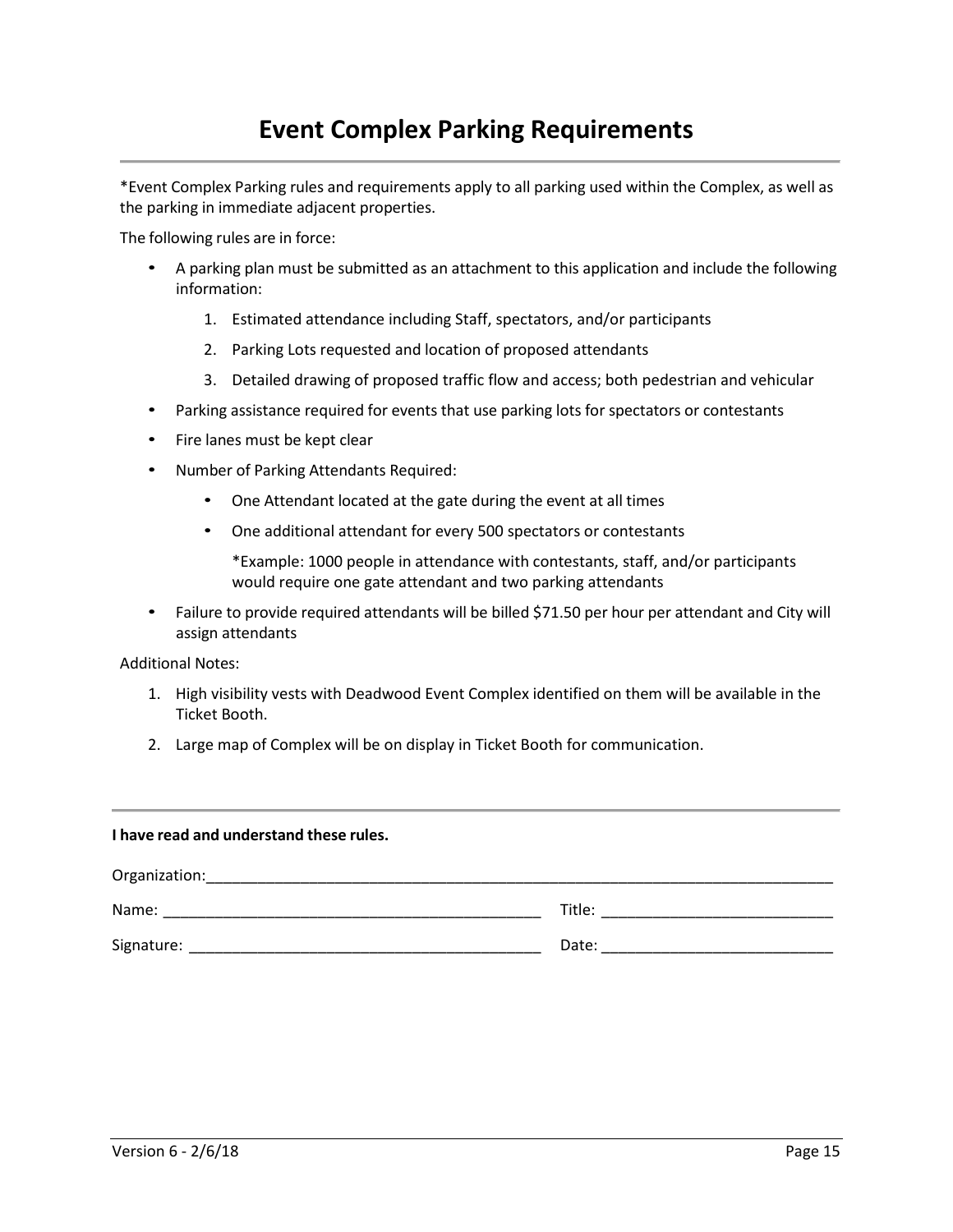### **Responsibilities to and of the Concessionaire**

- A. The Concessionaire shall sell quality food and beverages; schedule and provide full maintenance of the concession premises; employ, train, and supervise personnel with appropriate qualifications and experience to assist in such functions; perform or supervise employees in the performance of all other tasks related to the operation, maintenance of the concession premises; and pay for and obtain all licenses and permits necessary for the operation of the concessions granted. The Concessionaire may offer the sale of additional items from the Concession Premises but shall be limited to food and beverage and approved by the Deadwood City Commission.
- B. The Concessionaire shall not sell any alcohol. Alcohol during events held at the Deadwood Event Complex is the sole responsibility of the Event Organizer. The event organizer will have access to the coolers and the outside bars in the facility.
- C. Concessionaire shall at its own expense, at all times, keep the Concession Premises and areas within twenty-five (25) feet thereto in a neat, clean, safe, and sanitary condition; and keep the glass of all windows and doors serving such areas clean and presentable. Concessionaire shall furnish all cleaning supplies and materials needed to operate such areas in the manner prescribed in this agreement; Concessionaire shall provide or perform all necessary janitorial service to adequately maintain the inside and outside of such areas including concession seating. Concessionaire shall be responsible for keeping the areas within twenty-five (25) feet of the perimeter of such areas free of litter and clean of spills resulting from concession operations. The concessionaire shall be obligated to maintain a regular cleaning schedule, as well as a regular extermination service schedule.
- D. Garbage collection within the concession premises and within twenty-five (25) feet of the premises shall be maintained by the Concessionaire and disposed into a dumpster provided by the Event Organizer. The Concessionaire shall **NOT** pay for garbage service during events.
- E. Concessionaire shall be open for business during all special events approved by City Commission where the concession service is requested for the Deadwood Event Complex. If the event organizer is not requesting concession services, the event organizer cannot bring in other vendors to provide food and beverage for the event. The hours of operation of the concession premises shall coincide with the hours of the event scheduled and the hours of operation shall be coordinated between the Concessionaire and the Event Organizer.

A component of the facility use agreement is a guaranteed dollar amount of two hundred and fifty (\$250.00) dollars per day to the Concessionaire when the concession is requested by the Event Organizer. If the event does not produce the two hundred and fifty (\$250) dollars per day, the event organizer shall be required to cover the shortfall to the Concessionaire. The guaranteed dollar amount shall be paid to the Concessionaire if events are canceled within 72 hours of the event as the concessionaire has at that point prepared for the event taking place. If the event is canceled prior to 72 hours from the event, the Concessionaire shall not be guaranteed the two hundred and fifty (\$250.00) dollars per day.

| I have read and understand the responsibilities to and of the concessionaire as they relate to the |  |
|----------------------------------------------------------------------------------------------------|--|
| rental agreement and the use of the Deadwood Event Complex.                                        |  |

| Organization: |        |
|---------------|--------|
| Name:         | Title: |
| Signature:    | Date:  |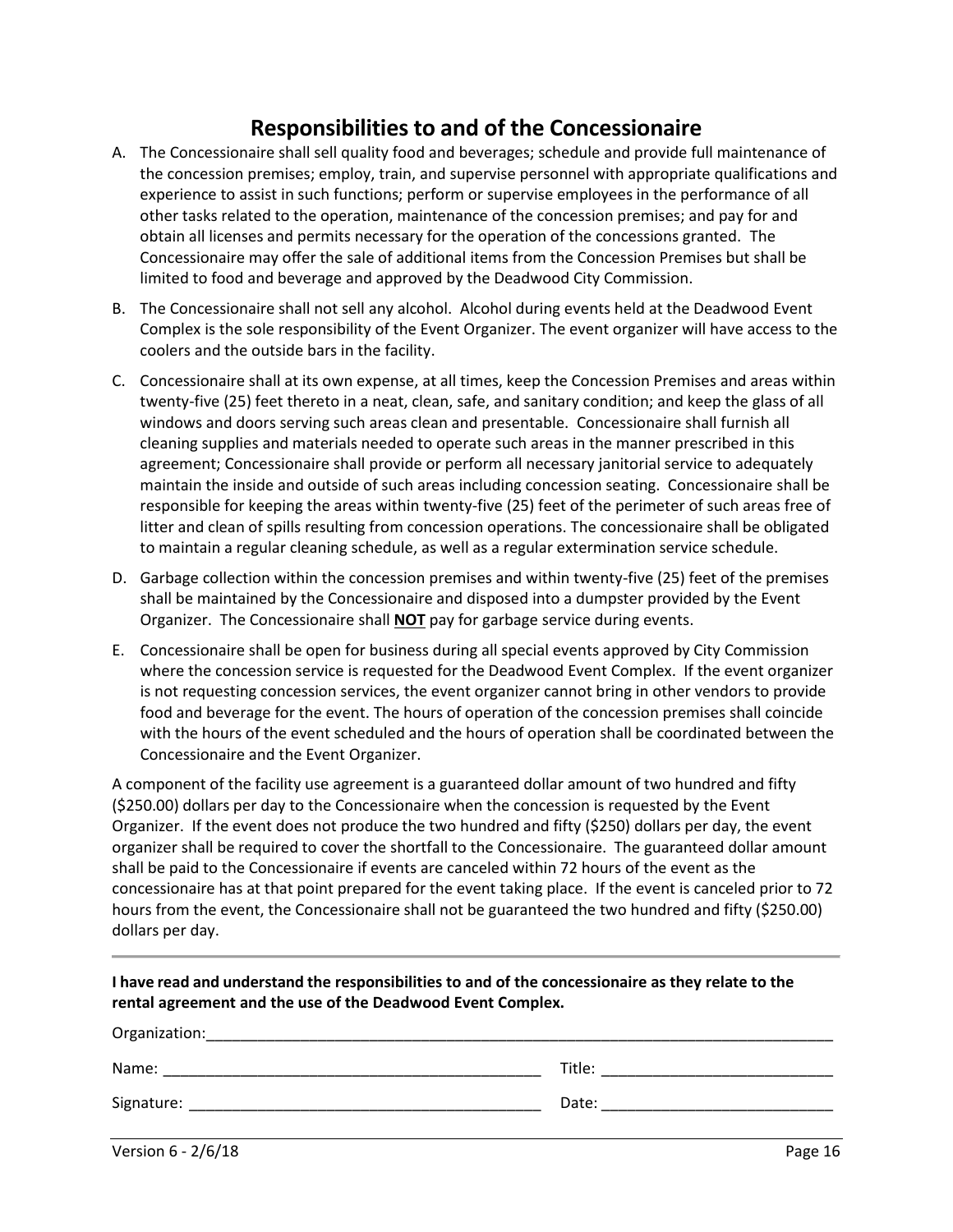## **Alcohol Policy for Facility Rentals**

No alcohol is allowed in any building or on the grounds of the City of Deadwood Event Complex including the parking area without the expressed consent of City of Deadwood. To obtain permission to serve alcoholic beverages the City Finance Office MUST be contacted, at (605) 578-2600. Alcoholic beverages are NOT permitted outside of the Event Complex.

The sale of alcoholic beverages may be allowed by acquiring a special alcoholic beverage license from the City of Deadwood per Deadwood Codified Ordinance Chapter 5.04.070 and South Dakota Codified Law Title 35. The process to obtain alcohol licenses may take up to 45 days.

If the undersigned represents a Private Party or For-Profit Organization, the serving of alcoholic beverages is allowed without a special alcoholic beverage license, provided that the event is invitation only, not open to the public, no public advertising and no money is involved (no cash bars and the cost of the alcohol cannot be hidden in an entry fee). Again, alcoholic beverages are NOT permitted outside of the Event Complex. The Finance Office MUST be contacted, at (605) 578-2600 then after review of the request for the serving of alcoholic beverages, the City Commission will approve or disapprove of the request. User will receive notification in written form from the City Finance office of the Commission action.

For those functions where consent has been given the following rules must be followed:

- At any event where alcohol is available, the renter must provide, at their expense, licensed servers unless otherwise approved by the Deadwood City Commission. A copy of the license must be provided to the City of Deadwood prior to the event.
- The renter will also, at their expense, provide adequate licensed certified security to cover the event. A copy of the license and security certification must also be provided to the City of Deadwood prior to the event. The entity can submit an "alternative" to a licensed certified security company, but the "alternative" security will generally entail having a certified police officer on site (off-duty officer is okay). The City will also need to be provided with their name & a copy of their certification, & they need to agree not to drink alcohol themselves.
- Keys for the facilities will not be issued until this information is received and confirmed.
- The renter is solely and wholly responsible to ensure all rules and regulations in regards to the serving of alcohol are followed.

**YES**, we will have alcohol at the contracted event and will abide by the Event Complex Alcohol Policy.

**NO**, we will not have alcohol at the contracted event and agree to police the buildings and parking area to ensure no alcohol is present at the event.

| Organization: |        |
|---------------|--------|
| Name:         | Title: |
| Signature:    | Date:  |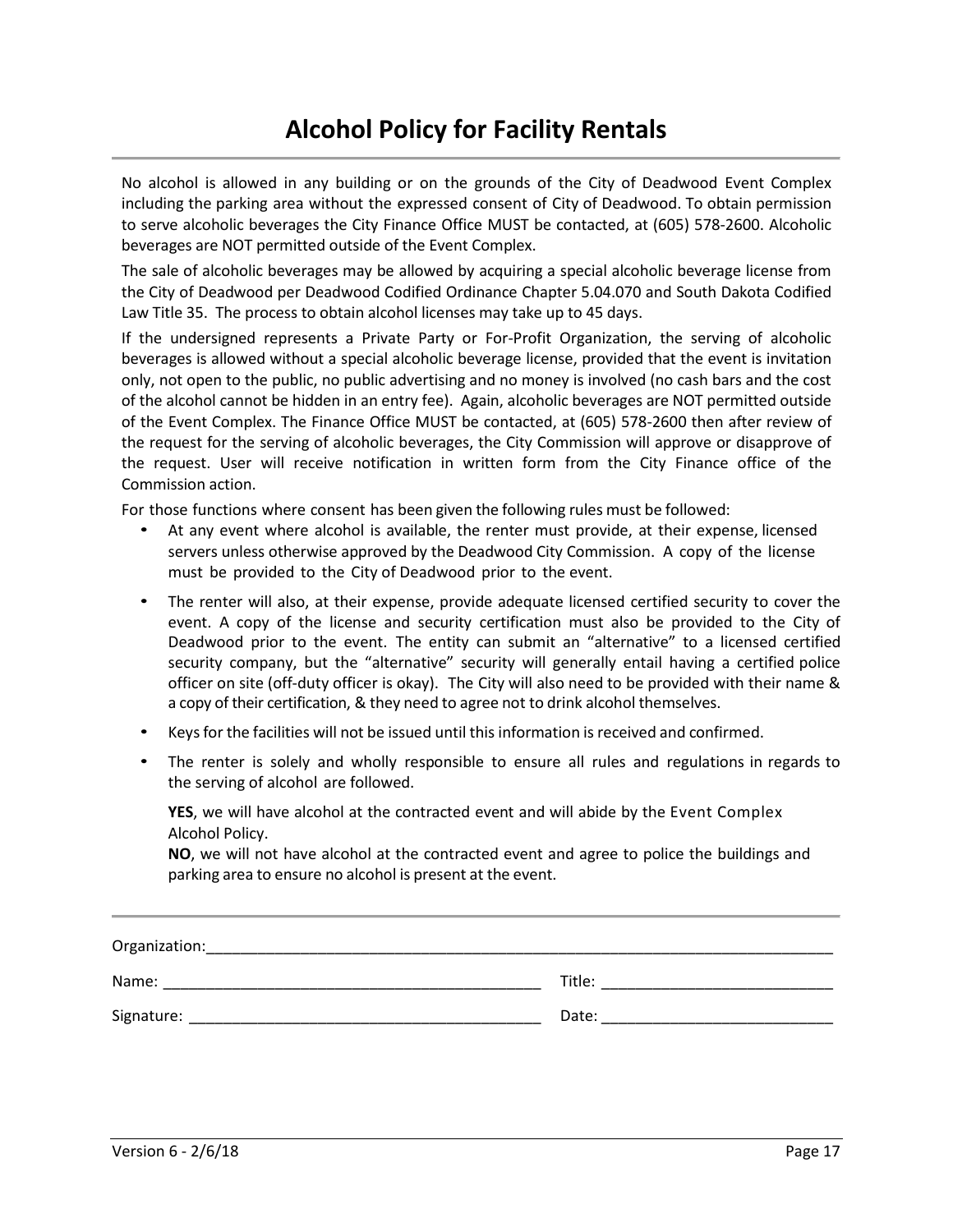# **Liquor Liability Insurance**

| This Insurance Liability Insurance coverage is required if you plan to sell alcoholic beverages at your<br>event or facilities rental.                                       |                                           |  |  |
|------------------------------------------------------------------------------------------------------------------------------------------------------------------------------|-------------------------------------------|--|--|
|                                                                                                                                                                              |                                           |  |  |
|                                                                                                                                                                              |                                           |  |  |
|                                                                                                                                                                              | Policy No.: _____________________________ |  |  |
|                                                                                                                                                                              |                                           |  |  |
| Please obtain the required insurance and mail an original insurance certificate to:<br>City of Deadwood<br>Attn: Finance Office<br>102 Sherman Street<br>Deadwood, SD 57732. |                                           |  |  |
| For Office Use Only:                                                                                                                                                         |                                           |  |  |
|                                                                                                                                                                              |                                           |  |  |
|                                                                                                                                                                              |                                           |  |  |
|                                                                                                                                                                              |                                           |  |  |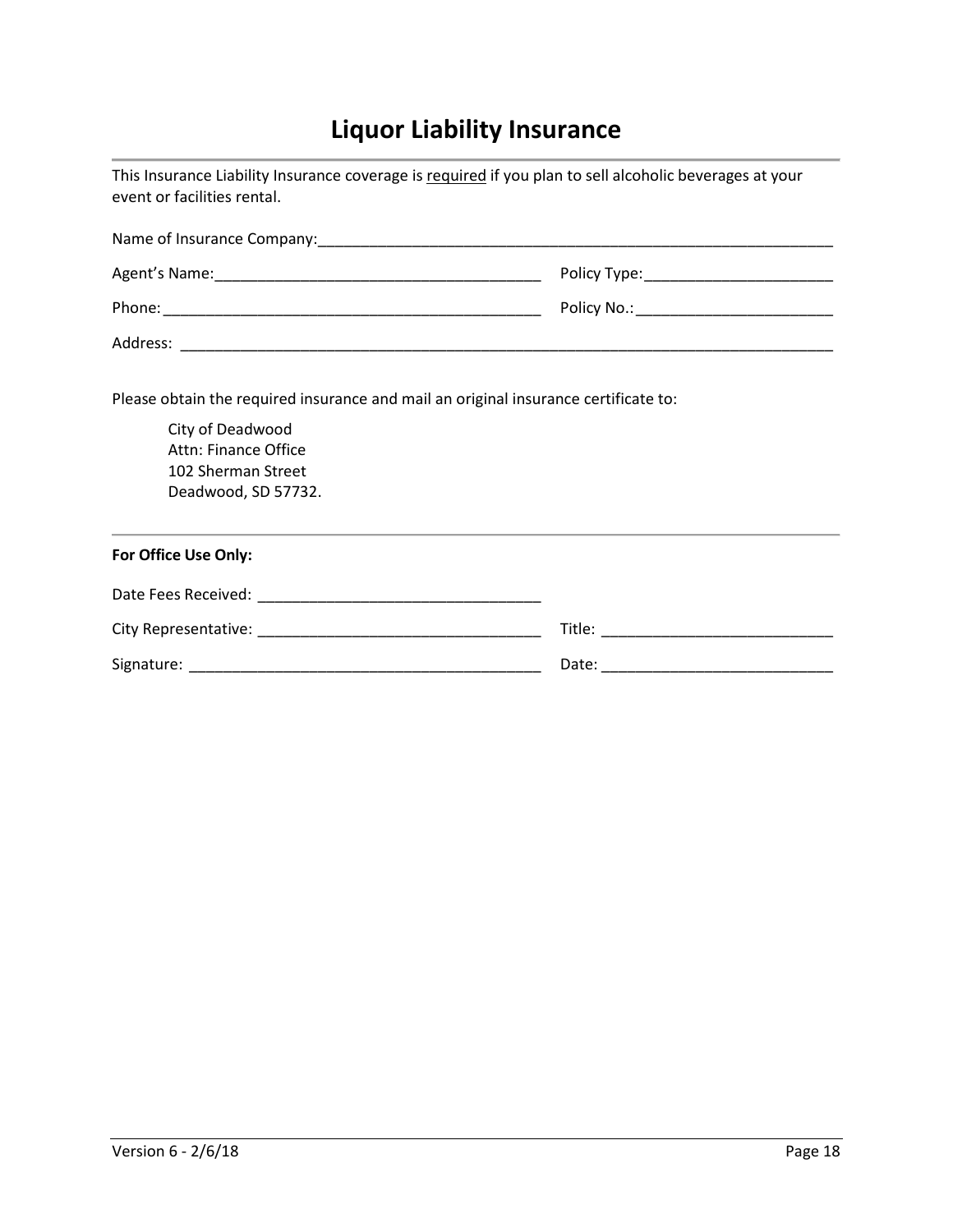### **General Business within the Event Complex**

1. If you will be selling any items (tangible personal property), you and vendors must present a copy of South Dakota Sales Tax Licenses. For information on sales tax licensing contact the following: South Dakota Department of Revenue Office 445 East Capitol Ave Pierre, SD 57501-3185 (605) 773-3311

*Initials* 

2. If vendors are intended to be used during an approved event at the Deadwood Event Complex, all vendors shall comply with Chapter 5.28 of the Deadwood Codified Ordinances. This Ordinance is included within the guidelines and information packet for reference. In addition, vendors will be limited to designated areas (as indicated on the Event Complex site plan) within the Event Complex unless otherwise approved by the Deadwood City Commission. As the event organizer you understand the laws related to general business and vending within the City limits of Deadwood.

*Initials* 

3. As the event organizer and the renter of the Event Complex you shall ensure all sales from any proposed business activities (vendors or the event itself) will not compete with products sold from the concession facility and the concessionaire provided through the City of Deadwood.

*Initials* 

*Initials* 

4. The user acknowledges the City of Deadwood has contracted a concessionaire to operate the concession spaces within the Deadwood Event Complex. The responsibilities in regards to the concessionaire and the concession space have been provided and are understood by the event organizer/user of the Event Complex.

| <u> 1989 - Jan Samuel Barbara, margaret a shekara ta 1989 - An tsara tsa a shekara tsa a shekara tsa a shekara t</u> |
|----------------------------------------------------------------------------------------------------------------------|
|                                                                                                                      |
|                                                                                                                      |
|                                                                                                                      |
|                                                                                                                      |
|                                                                                                                      |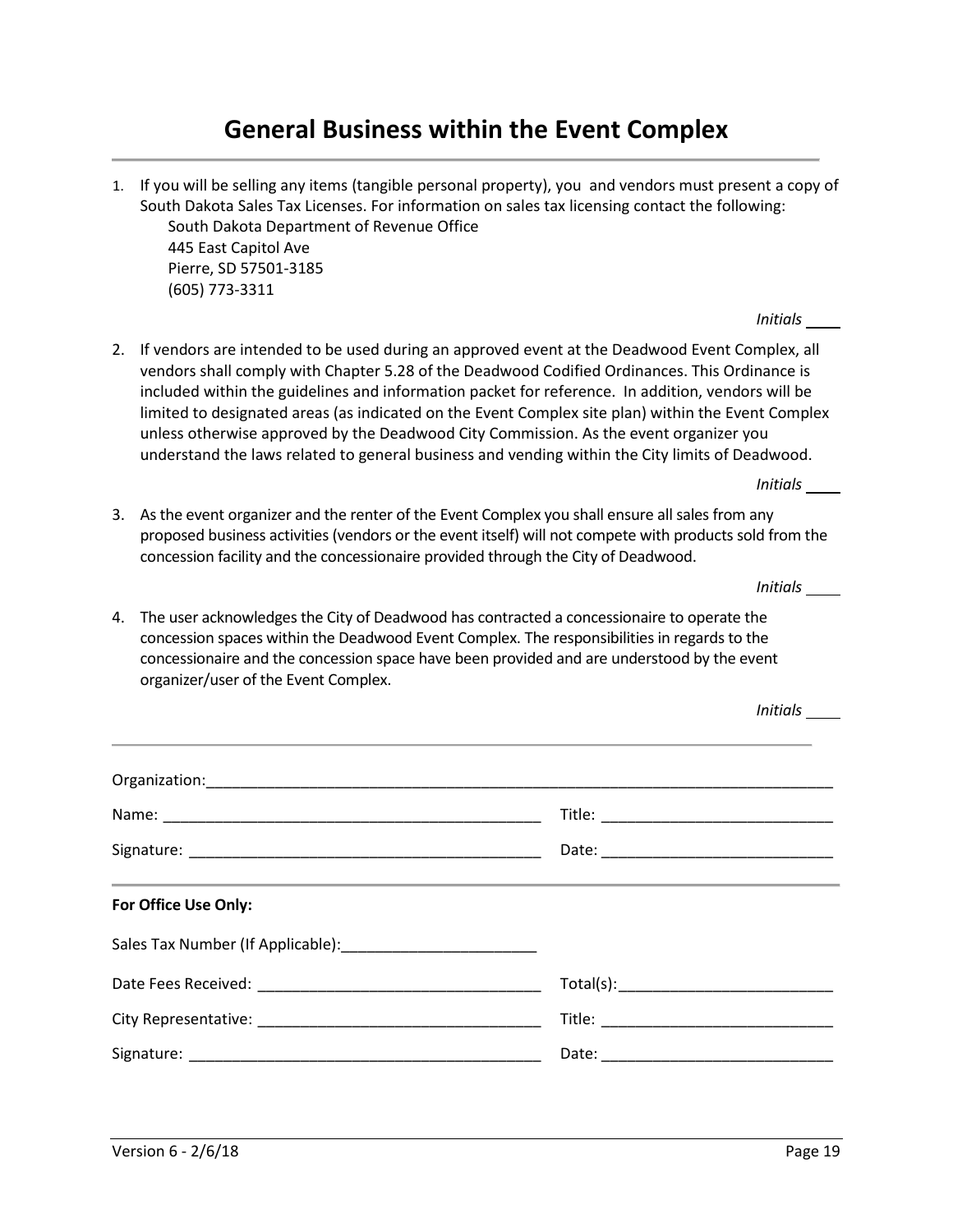## **Event Complex Sign and Banner Policy**

- 1. Approved events proposed for the Deadwood Event Complex are exempt from Chapter 15.32 Signs of the City of Deadwood Code for all signage and banners located within the event venue. Any proposed banners or signs on the outside of the perimeter fencing will be subject to permitting and the process for approval as part of Deadwood Codified Ordinance Chapter 15.32
- 2. All signage and banners may be installed at the beginning of the approved rental time and shall be removed within 24 hours of completion of the event. City Staff will remove banners remaining beyond the time for removal at a cost of \$71.50 per hour per person.
- 3. The City Planner and the Building Inspector shall approve any proposed signage proposed outside of the venue near the primary entrance to the Event Complex prior to the event. Signage proposed for way finding or entrance signage between Highway 14A/85 and Crescent Street may require South Dakota Department of Transportation and/or Deadwood Planning and Zoning Commission approval, proper timing and planning will be required and is very important in regards to approval of signage outside of the Event Complex.
- 4. The installation of all signage and banners shall be presented to the City of Deadwood prior to installation to prevent damage to City Property and to ensure compliance to the City of Deadwood Codified Ordinance Chapter 15.32. Attach a written plan with quantities, sizes, and locations of all signs and banners.

**I have read the Sign and Banner Policy for the City of Deadwood Event Complex, fully understand its terms, understand that I shall abide by Deadwood Codified Ordinance 15.32, and have signed it freely and voluntarily.** 

| Organization: |        |
|---------------|--------|
| Name:         | Title: |
| Signature:    | Date:  |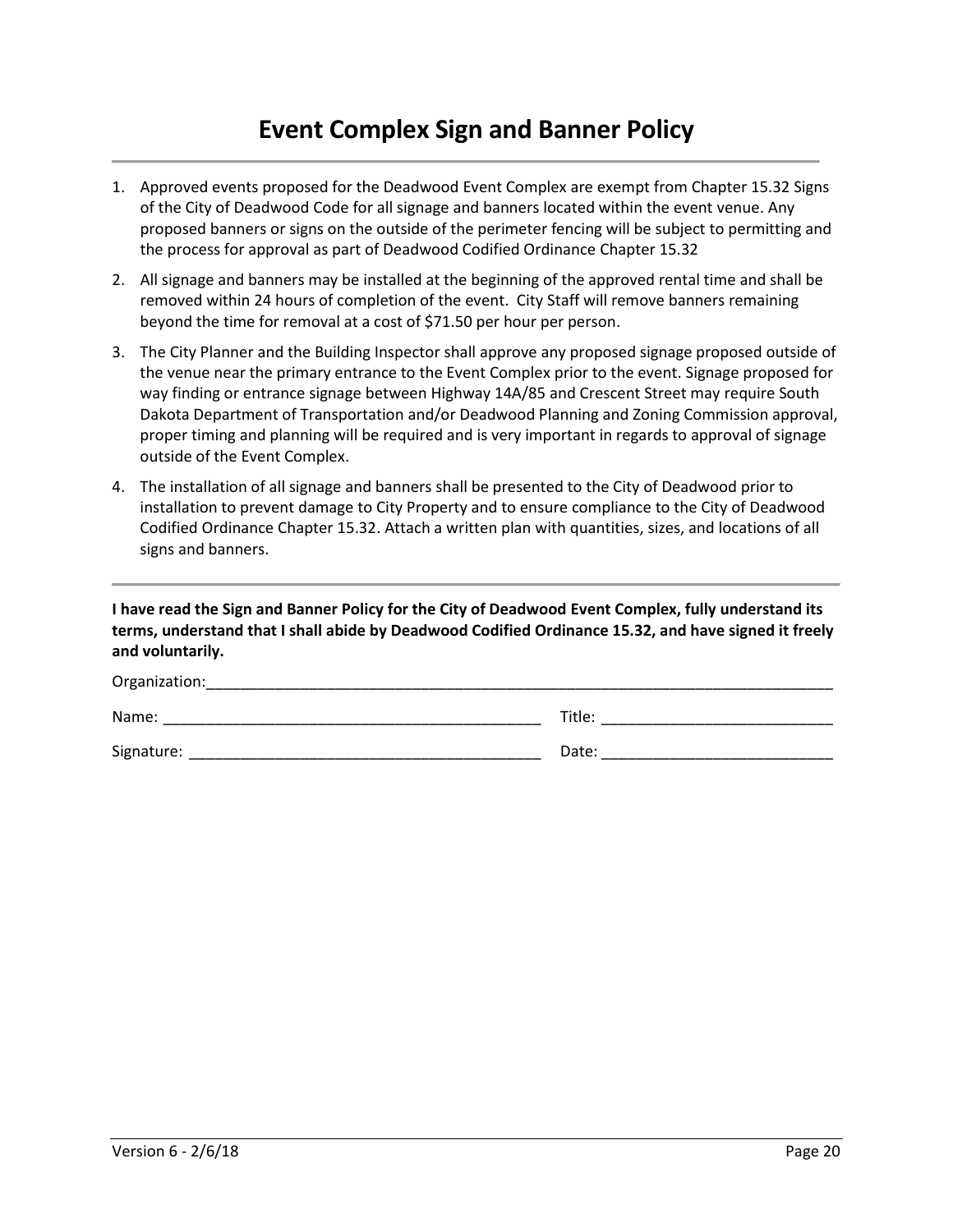### **Limitations on the Provision of City Services; Cost and/or Fees**

- A. Approval for use of the Deadwood Event Complex does not obligate or require the City to provide services, equipment, or personnel in support of an event.
- B. If the City provides services, equipment, or personnel in support of an event, the City will, charge the event organizer a cost determined by the Department Head in supervision of the services provided. The cost for use of equipment, personnel, and services is determined prior to submittal of application; additional services requested during the event will incur addition costs. ONLY the Department Head in supervision of the services provided shall approve additional services requested! Additional costs if applicable shall be mutually agreed upon prior to service and paid for prior to the service provided.
- C. Prior to submittal of this application, the applicant must meet with the proper City Department Head to determine costs and availability of services requested. A letter from the appropriate City Department stating the total costs and services available shall be submitted with the application along with payment for the services with the entire application.
- D. If the City is a co-sponsor of an event, city services, equipment, or personnel may be provided to support the event without charge.

### **Equipment and Services Provided** (Included in Rental Fees)

#### Public Works Department

- Electricity (existing facilities only additional power is the responsibility of the renter with approval from the Public Works Director)
- Water and Sewer (existing facilities only additional services are the responsibility of the renter with approval from the Public Works Director)
- Yard Hydrants (water sources) The City has several yard hydrants available upon request throughout the property; however, hoses, stock tanks, etc. are the responsibility of the event organizer.
- Limited grading, scarifying, compacting the Arena Surface Prior to the Set-up of the Event
- Installation and tear down of traffic control devices and signs the City has available. The traffic control devices and signs are limited to the inventory of the City of Deadwood and what have been used during events held in the event complex in the past.
- Providing for and setting up of fencing at the SDDOT shop yard for overflow parking if requested. The agreement between the SDDOT and the City requires this property be set-up a particular way, utilized specifically, and restored to the condition it was in prior to the use.
- Fence/Corral Panels The City may provide fence and/or corral panels owned by the City of Deadwood if they are available. The installation of all fence panels as part of an event will be the responsibility of the renter.
- Restrooms Restrooms are available for events however, the cleaning of the restrooms is the responsibility of the event organizer. In addition, if the existing facilities are not adequate for the projected number of patrons' additional facilities are the responsibility of the renter.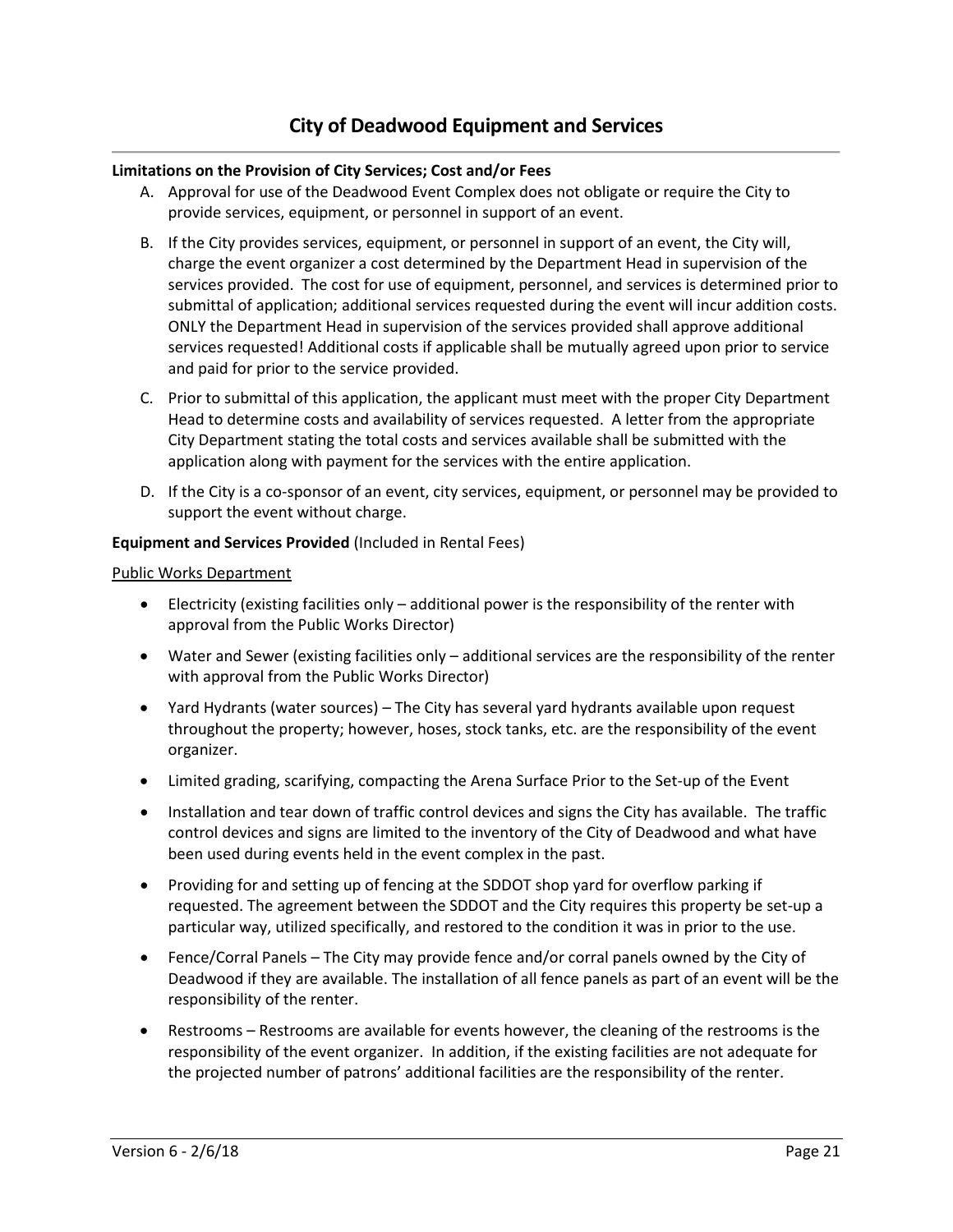### Police Department

- Parade Escort for parades directly related to the event
- Traffic Control related to exiting of patrons at the intersection of Seventy-Six Drive and Highway 85/14A. This service shall be determined in advance if needed.

### **Equipment and Services upon Request and Availability with Cost** (NOT Included in Rental Fees)

#### Public Works Department

- Fire hydrants will NOT be available for event usage at any time and shall be kept clear for access in case of emergency.
- Additional services not specifically listed below shall be considered, evaluated, and determined if the City will provide the service. If the service can be provided a cost, if required, will be determined in writing prior to the event.

Arena prep work including:

- o Additional Grading, scarifying, compacting the Arena Surface after set-up of the event
- o Pumping of water from the Arena Area
- o Additional Dirt or Sand for the Arena
- o Fence panel installation and tear down
- o Snow removal from or hauling snow into event complex
- o Water Bulk amounts of water used for dust control, snowmaking, etc.

General Event Complex Services:

- o Garbage pick-up
- o Costs for emptying City dumpsters if utilized
- o Clean up of animal droppings during events

Equipment/Machinery with a City Employee Operator ONLY:

- o Motor grader
- o Loader
- o Dump Truck
- o Skid Steer / Bobcat
- o Sweeper (Large or Small)
- o Bucket Truck
- o Water Tank Truck

#### Police Department

- Traffic Control Any traffic control assistance beyond what is provided with the use of the facility
- Security Services Security services shall be a request to the Chief of Police and the availability of personnel may prohibit this service from being provided.

#### Fire Department

 On-site Staff and/or equipment: If the approved event requires Fire Department staff and/or equipment to be on-site due to the nature of the event.